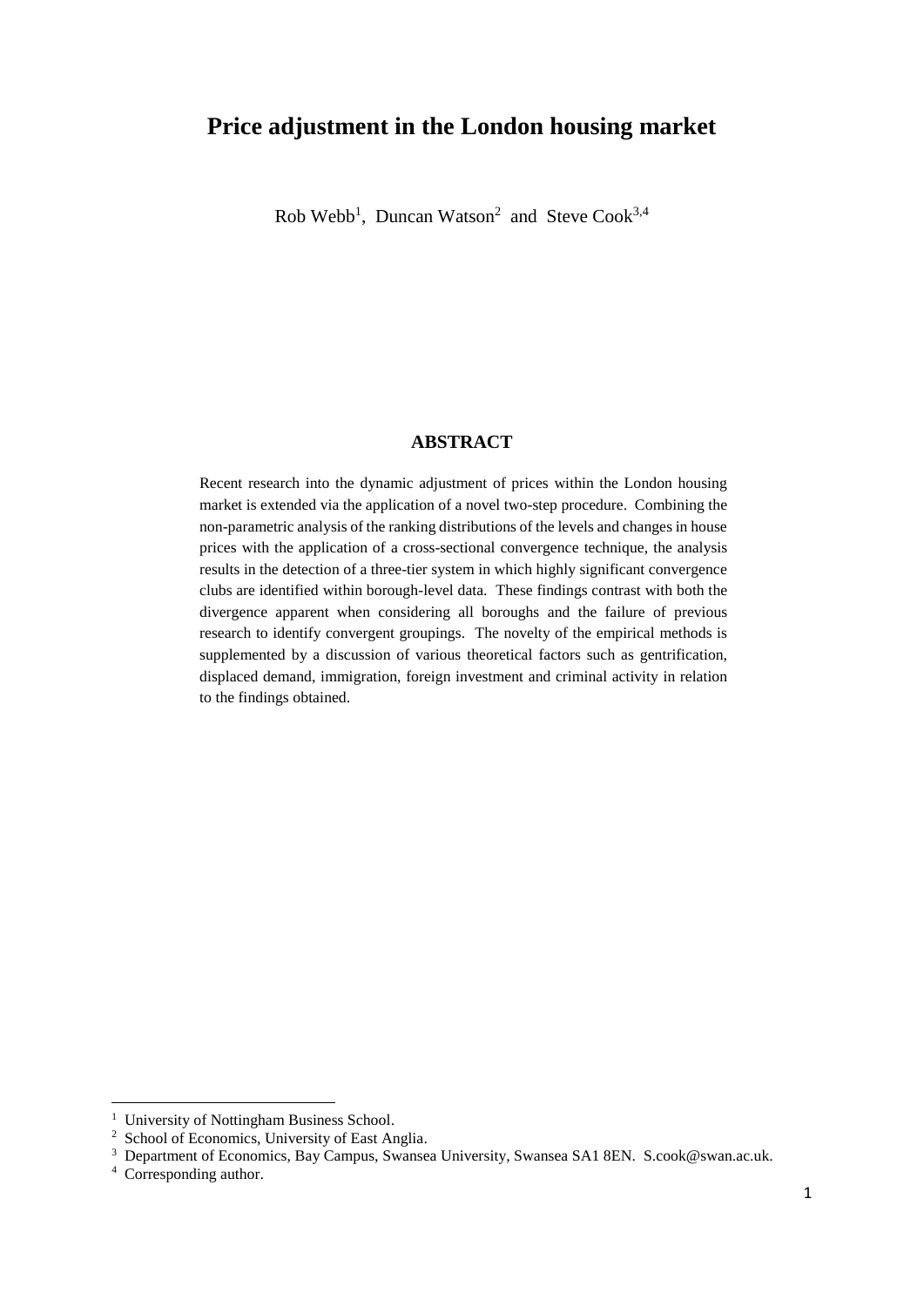#### **1. Introduction**

**.** 

Recent decades have witnessed the emergence of a vast literature examining the properties and nature of housing markets. This wealth of research is unsurprising in light of the variety of factors illustrating the importance of housing, including: the substantial contribution of housing to personal wealth; the role of housing in the macroeconomy; the interaction between housing and economic fundamentals; and the increased importance of housing, relative to the stock market, to consumption decisions (Goetzmann 1993; Brueckner 1997; Holly and Jones 1997; Gallin 2006; Goodhart and Hoffman 2007; Bayer *et al*. 2010; Costello *et al*. 2011; Case *et al*. 2013; Han 2013). Considering the UK, despite important early empirical analyses at a national level (see, *inter alia*, Nellis and Longbottom 1981; Hendry 1984), arguably the most prominent theme of this research involves examination of the dynamic adjustment of, and interrelationships between, regional house price series. At the heart of this work is the analysis of the ripple effect hypothesis under which changes in house prices are observed firstly in London before being witnessed in other regions. From early studies such as Guissani and Hadjimatheou (1991), MacDonald and Taylor (1993), Alexander and Barrow (1994) through to Hudson *et al*. (2018), this hypothesis has received extensive attention, with a variety of methods employed to determine the presence and nature of this diffusion mechanism. However, an interesting development of this regional analysis is provided by the work of Abbott and De Vita (2012), hereafter referred as ADV, in which dynamic adjustment has been considered at yet more disaggregated level via a borough-level examination of the London market.<sup>1</sup> In addition to its analysis of an unquestionably important market given its size, value<sup>2</sup>

<sup>&</sup>lt;sup>1</sup> The analysis of ADV considers the 32 boroughs of London plus the City of London. However, while the City of London is not a borough, the term borough-level analysis is used in reference to the work of ADV for simplicity.

<sup>&</sup>lt;sup>2</sup> The value of the London housing is well recognised. In 2015 the combined value of the housing stock in Northern Ireland, Scotland and Wales amounted to under 38% of the value of the London housing stock (see http://www.savills.co.uk/blog/article/198459/residential-property/uk-housing-value-tops-6-trillion.aspx).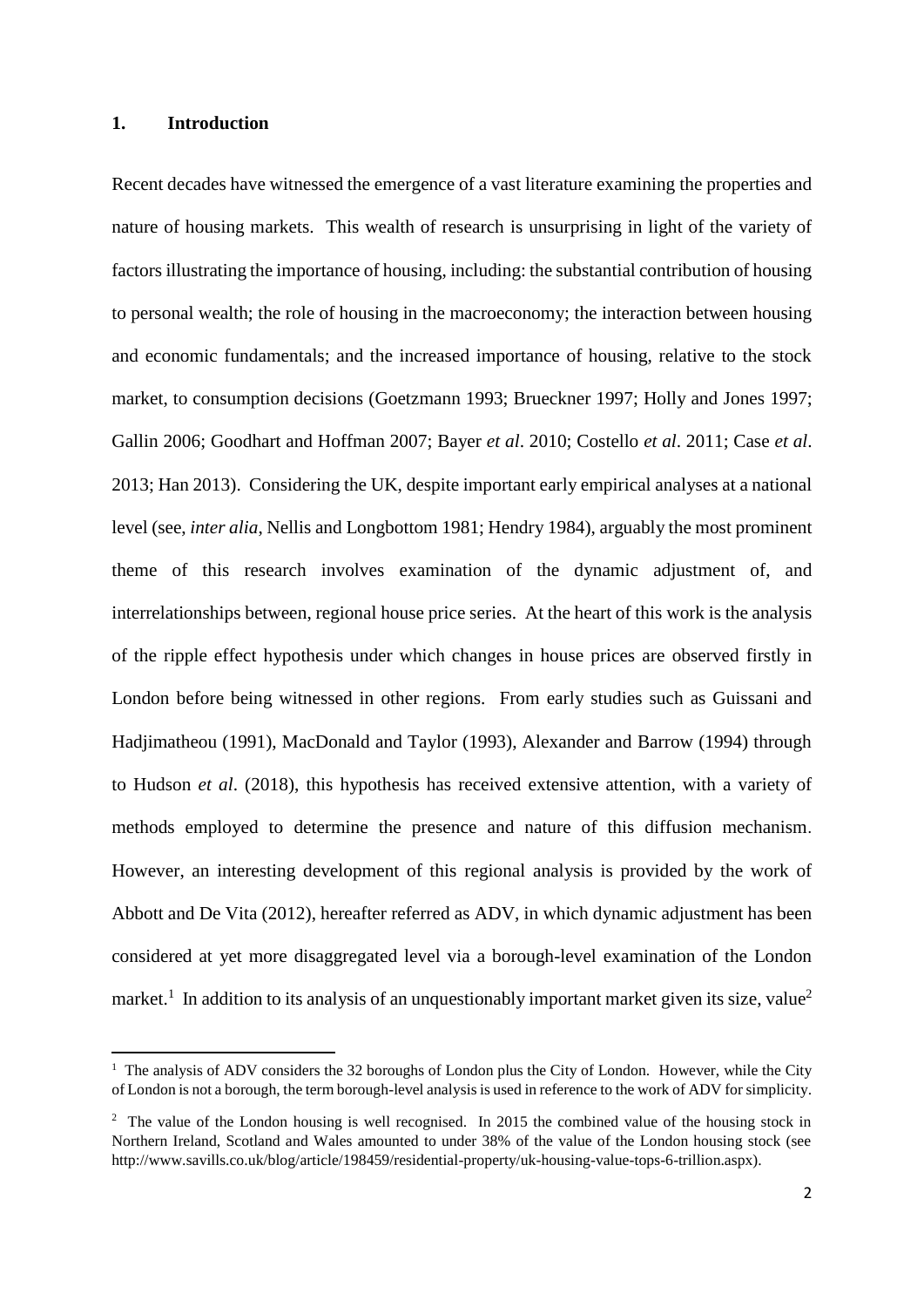and position at the heart of the ripple effect, the work of ADV provides a highly quantitative supplement to the more discursive analysis of the London market provided by Hamnett (2009a,b) and Slater (2009).

It is the analysis of ADV and its inference of limited convergence within the London market which provide the motivation for the present study. To explore convergence within the London market, ADV employed the pairwise unit root based approach of Pesaran (2007). While providing useful information on the dynamic adjustment of prices, this prompts two issues for further consideration. First, as the analysis of stochastic convergence using unit root testing requires longer spans of data, its suitability for the present analysis can be questioned as observations on prices at the level of disaggregation considered are available from 1995 only. Second, the analysis of ADV does not directly focus upon the identification of groupings of regions. Instead, all possible pairings of boroughs are examined and although various collections of these pairs are considered as specific groupings within the overall market, these subgroupings are taken from the GLAEconomics (2014) report rather than arising as a result of their creation via detailed analysis. That is, the groupings are imposed exogenously rather than endogenously determined via the information available. In recognition of these issues, the present study reconsiders the properties of London house prices via an alternative and novel empirical method which exploits the cross-sectional dimension of the borough-level data to support the identification of potential convergence clubs within the market. Consequently, the present research develops the analysis of ADV and the subsequent work of Holmes *et al*. (2018) which also applies the pairwise unit root testing to borough-level data without the objective of defining convergence clubs.

To achieve its aims, this paper proceeds as follows. Initially, the analysis examines potential convergence in the form  $\sigma$ -convergence (Friedman 1992; Quah 1993) across all 32 London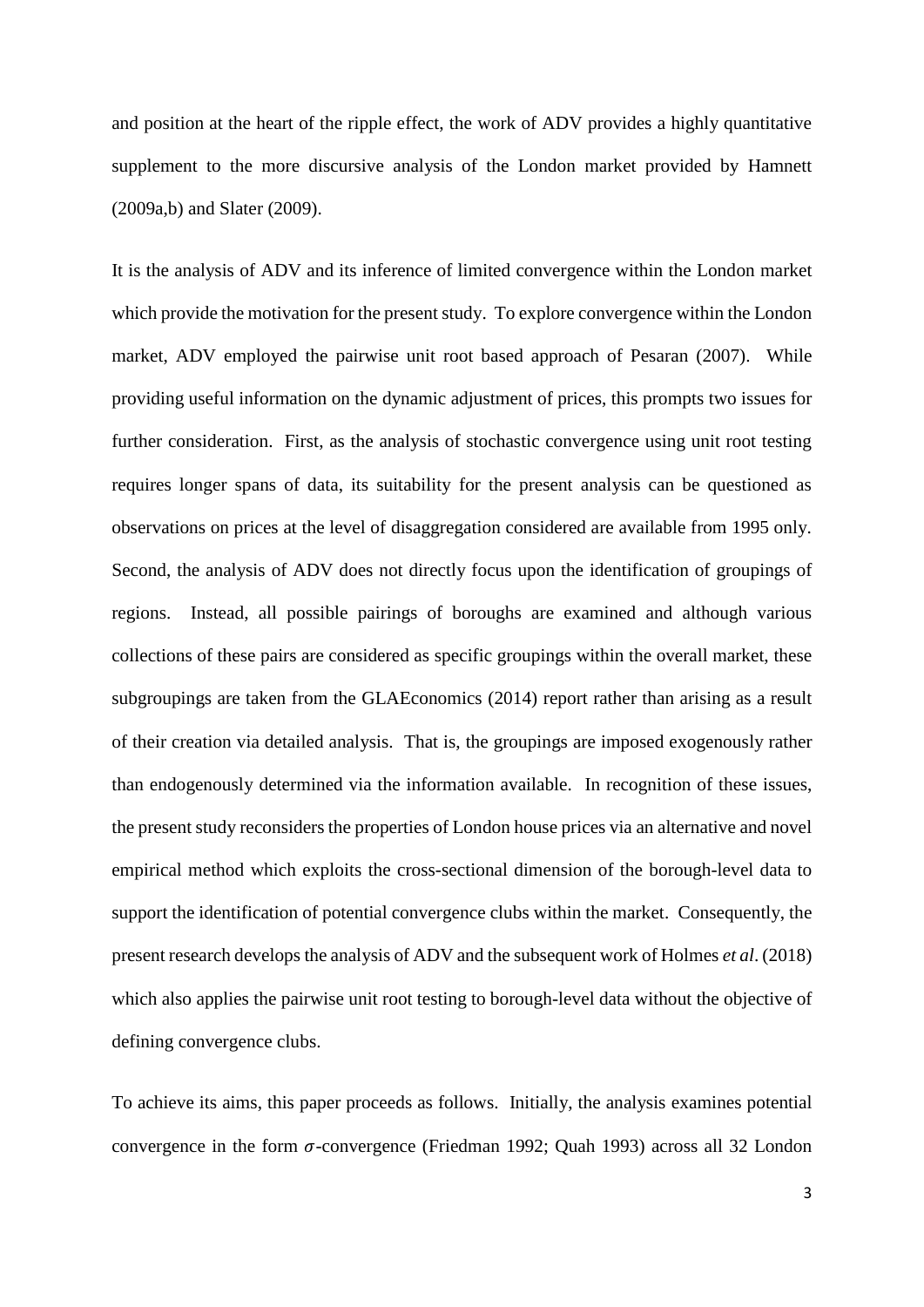boroughs via examination of the temporal properties of the cross sectional coefficient of variation of house prices. This form of convergence is explored to avoid the above data-related issues associated with unit root testing of stochastic convergence and criticisms associated with examination of  $\beta$ -convergence via Barro-Baumol regressions (Barro, 1991; Baumol 1986). This analysis results in the detection of house price *divergence* rather than *convergence*. This is consistent with the findings of ADV in which limited evidence of stochastic convergence is apparent. However, the current analysis is then developed to consider the ranking distributions of prices and changes in house prices. Drawing upon the long established non-parametric methods of Friedman (1937) and Nemenyi (1963), commonalities in rankings are considered to identify potential convergence clubs which are then examined using the above  $\sigma$ convergence technique. The methods are employed in preference to other techniques as they relate directly to ranking distributions where interesting dynamic adjustment exists. For this reason, the current approach is utilised rather than the alternative log *t* test of Phillips and Sul (2007) which has proved popular in the convergence literature. This novel two-step procedure proves successful in the present context as the analysis of ranking distributions detects substantial movement in the distributions of prices and their changes which can be exploited to form groupings of boroughs to act as potential convergence clubs. The subsequent analysis of these clubs results in detection of substantial convergence between these clearly defined clusters. Interestingly, the identified clubs do not reflect the sub-markets proposed by GLAEconomics (2014) and subsequently considered by ADV. Instead, the novel results obtained demonstrate the existence of a three-tier clustering of boroughs within the London market lying between 'elite' pairing of boroughs and a single trailing borough at the tail of the distribution. Interestingly, the three groupings detected indicate the importance of an Inner/Outer London distinction with the top convergence club surrounding the elite pairing of Kensington & Chelsea and the City of Westminster, and the lowest club occupying the outer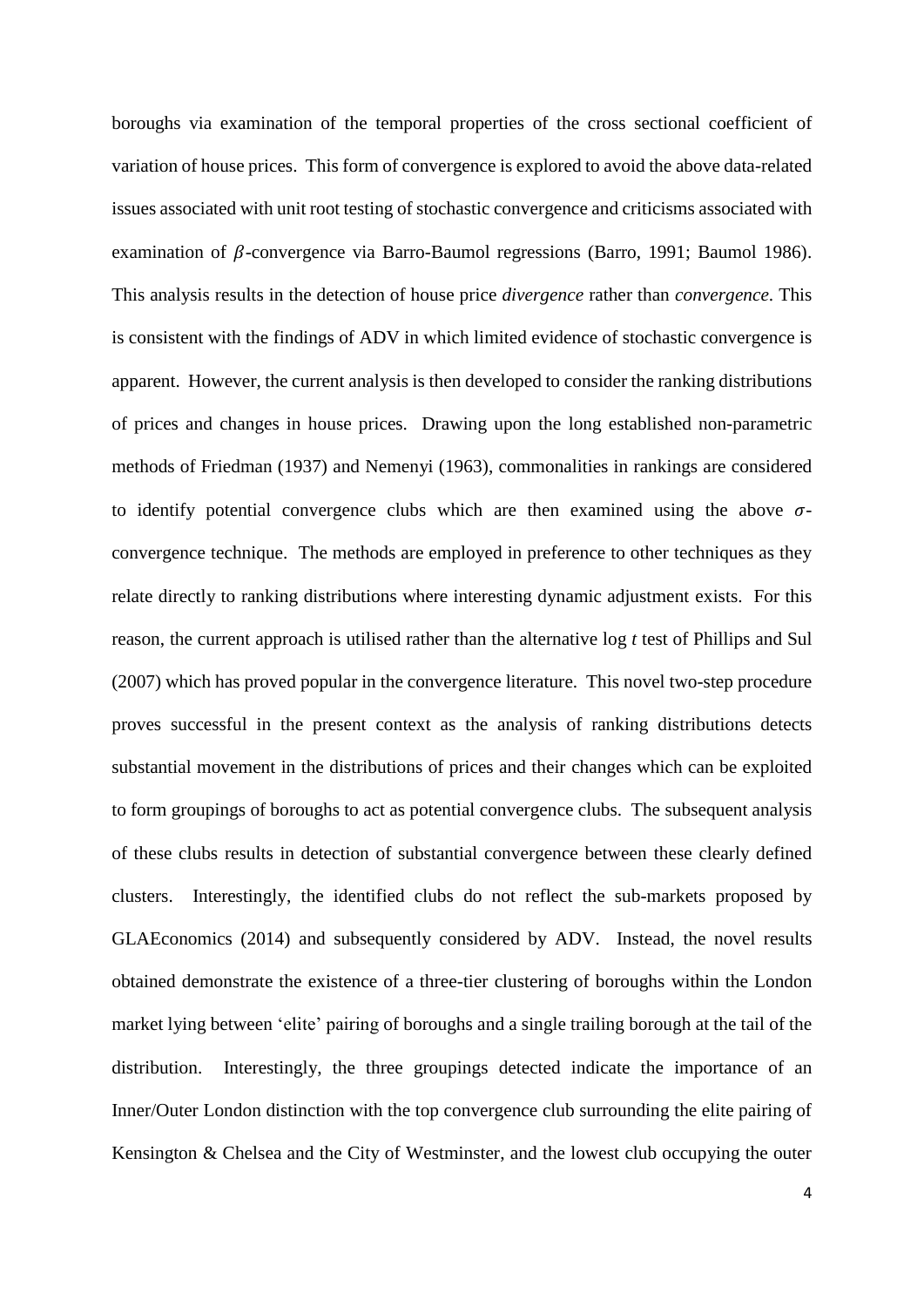regions of Greater London. The middle grouping in the three system occupies a position to the North West of central London. In all cases, the contiguous nature of groupings is apparent. However, the crucial difference between the clubs identified in the present study and those considered previously in the literature is simply that they provide evidence of overwhelmingly significant convergence.

The analysis undertaken is deliberately data-driven with the intention of extracting information available in the borough-level series to improve understanding of the dynamic adjustment of prices within the London market and the levels at which commonalities and differences exist. This subsequently allows two issues to be addressed. First, the insights obtained can be related to alternative theoretical proposals which have emerged in relation to the London market such as displaced demand (Hamnett, 2009a), (super-) gentrification (Hamnett, 2009b; Slater 2009), criminal activity (Gibbons, 2004) and immigration and foreign investment (Badarina and Ramadorai 2018). Second, the re-examination of convergence within the London market following the alternative methods and objectives present in the studies of ADV and Holmes *et al*. (2018) addresses the ever-increasing calls for the replication of empirical research emerging in a variety of disciplines by providing, in the terminology of Clemens (2017), a *re-analysis* of this research.

### **2. Reviewing the literature**

The analysis of the evolution of regional house prices and their interrelationships has generated a large empirical literature. At the heart of this research is the examination of the notion of a ripple effect whereby price changes are observed firstly in a leading region before spreading to others. While this hypothesis has been considered for a range of economies, it is arguably the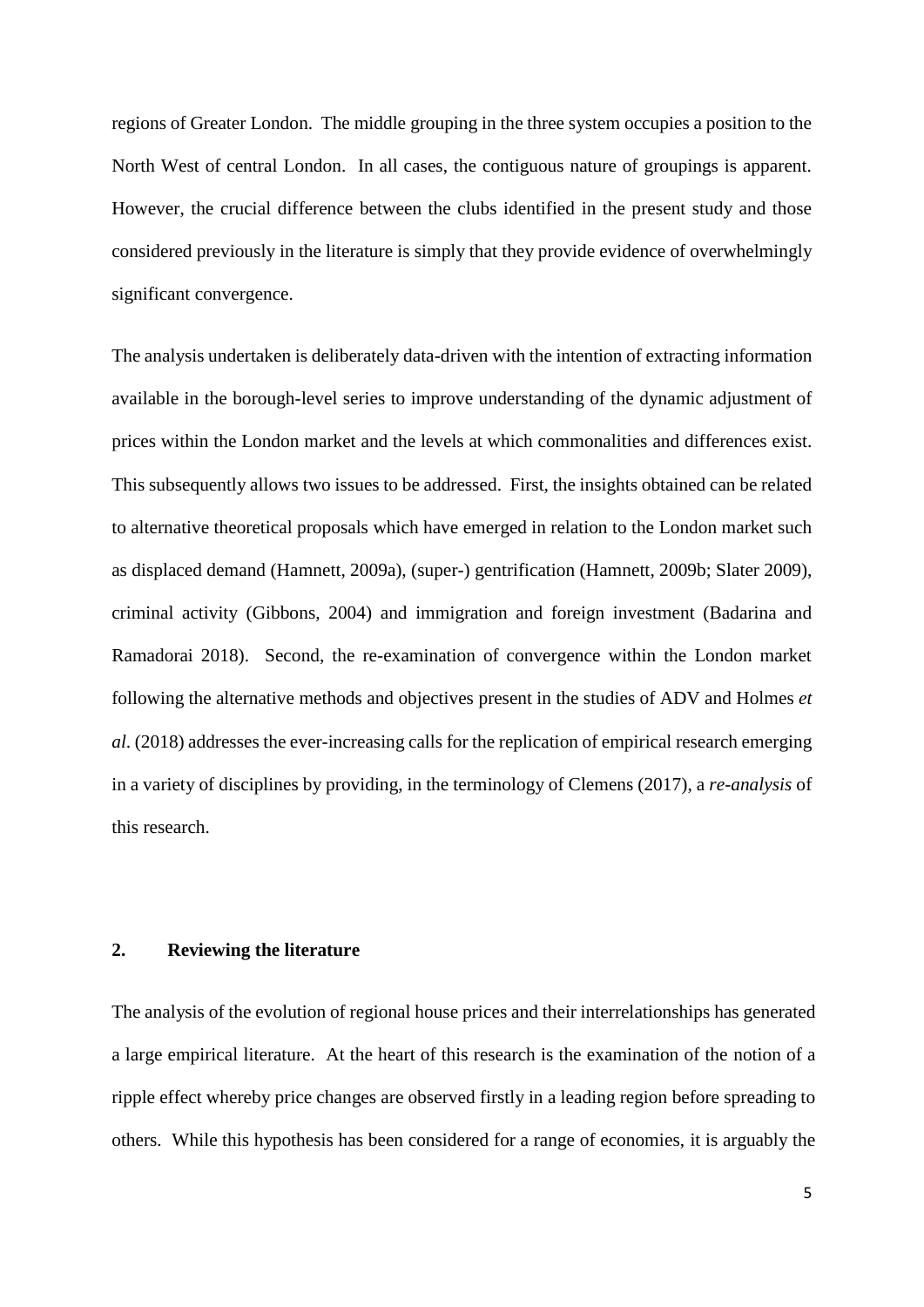UK which has received the greatest attention, with the proposed transmission of changes in house prices from London to the rest of the UK examined.<sup>3</sup> To explore the existence and nature of this mechanism, a range of alternative techniques have been employed including causality testing, unit root and cointegration analysis, Kalman filtering, principal component analysis, directional forecasting methods and probability-based convergence techniques to examine whether London 'leads' other regions and, if so, how house prices eventually converge across regions (see, *inter alia*, Holmans 1990; Guissani and Hadjimatheou 1991; MacDonald and Taylor, 1993; Alexander and Barrow 1994; Drake 1995; Ashworth and Parker 1997; Meen 1999; Petersen et al. 2002; Cook 2005a, 2005b, 2012; Holmes 2007; Holman and Grimes 2008; Cook and Watson 2015; Hudson *et al*., 2018). In recent research, this analysis has been extended by ADV to consider an increased level of disaggregation via a borough-level examination of the London housing market. This extension of the literature to consider a more detailed analysis of the London market is an unquestionably important development. Beyond the value and importance of the London market to the macroeconomy, ADV note also that the examination of its underlying properties is warranted as a result of its role at the heart of the ripple effect and the limited number of studies exploring housing at an intra-regional level. Consequently, there is a clear motivation for studying the nature of price adjustment within the London market.<sup>4</sup>

The focus of ADV concerned the extent of convergence between house prices across London boroughs. Using the pairwise unit root approach of Pesaran (2007), ADV examined the

**.** 

<sup>&</sup>lt;sup>3</sup> Given the focus of the present analysis upon the London housing market, the discussion of the ripple effect hypothesis is in relation to the UK market. However, analysis of the ripple effect has an international dimension including examination of, *inter alia*, Australia, China, South Africa and the USA (see, *inter alia*, Le and Liu, 2013; Zhang *et al*. 2017; Balcilar et al. 2013; Payne 2012 respectively).

<sup>&</sup>lt;sup>4</sup> In addition to examination of convergence, the London housing market has received attention in works such as Nygaard and Meen (2013) and Cook and Watson (2017) where the longer term evolution of both aggregate London prices and the cyclical properties of borough-level prices, respectively, have been examined. However, neither study considers the issue of convergence within this market.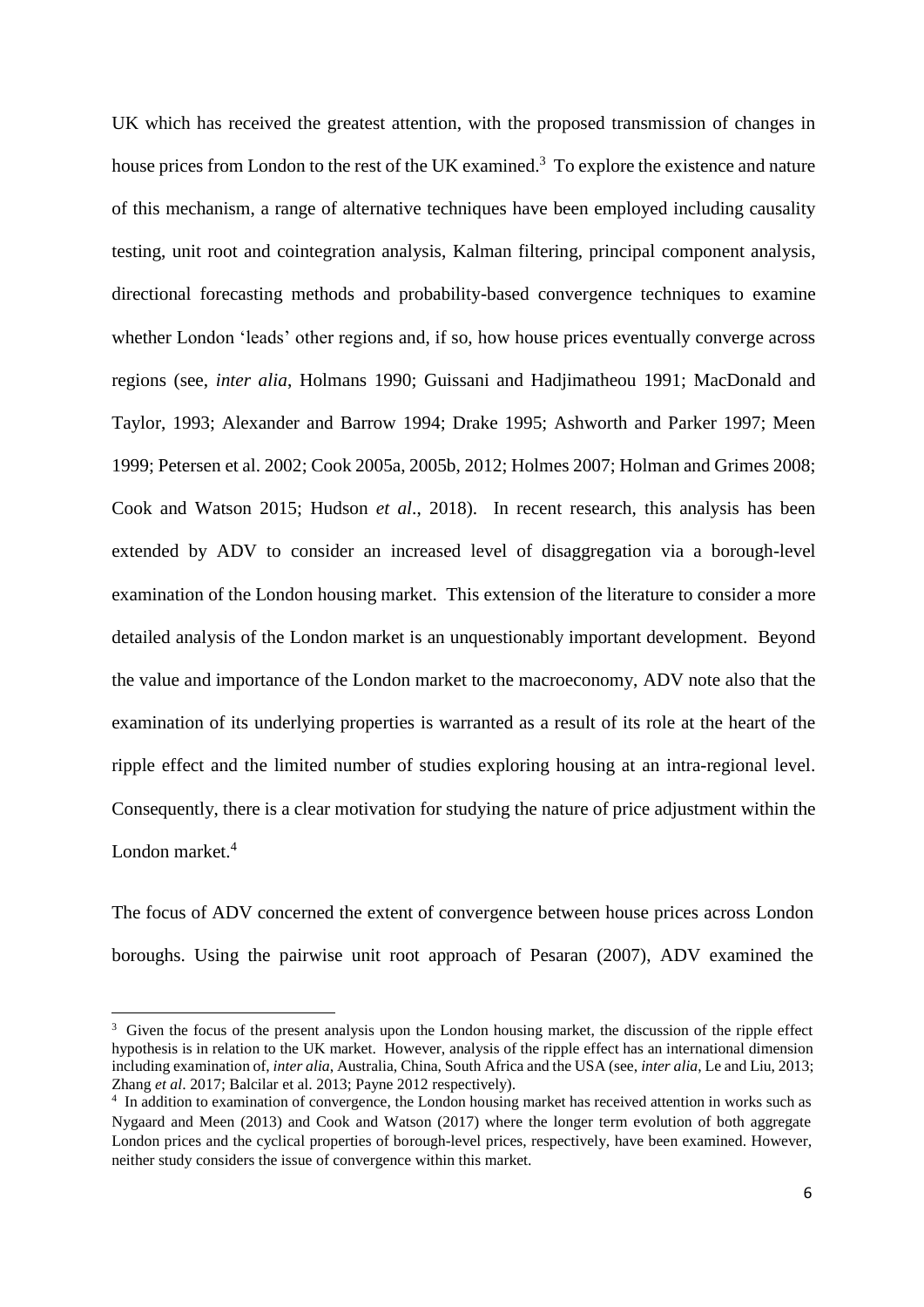possibility that while borough-level house prices might diverge over the short term, they converge to an underlying equilibrium over the longer run. This analysis of stochastic convergence was performed in two stages. In the first stage, an analysis of the full set of boroughs was conducted. This was found to provide little evidence of convergence as application of the testing procedure under 6 different testing options resulted the detection of convergence in only 11.93% to 27.27% of the pairings of boroughs examined.<sup>5</sup> The second stage of the analysis involved the examination of 11 subsets of boroughs, or clubs, identified by GLAEconomics (2004) on the basis of their common characteristics. Again, the results provided limited evidence of convergence aside from a 'Central' club involving just four 'boroughs' (City of London, Camden, Kensington & Chelsea; City of Westminster).<sup>6</sup> However, even for this group the results were not overwhelmingly supportive of convergence as two of the six sets of results detected convergence in only half of the pairings considered. Beyond these findings for the Central Club, other clubs were found to offer very little evidence of significance. For example, only 5.13% to 12.82% of the pairings within the 'Crowded House' club demonstrated convergence depending on the variant of the unit root testing employed. In summary, the analysis found varying but limited evidence of convergence both across the whole market and within alternative clubs. However, the analysis undertaken can be reconsidered as the unit root based method adopted by ADV requires a long span, or calendar period, of data to be employed to examine stochastic convergence.<sup>7</sup> Consequently the suitability of this approach can be questioned for the short span of data (1995-2009) examined

1

<sup>&</sup>lt;sup>5</sup> Rather than employ a single unit root test, ADV considered 3 tests with 2 approaches for determining the lag orders of each, thus leading to 6 applications of unit root testing for each pair of series considered. The detection of convergence was found to vary for across these 6 different specifications.

<sup>&</sup>lt;sup>6</sup> Again, while a local authority and included in the analysis of ADV, the City of London is not a borough.

<sup>7</sup> The importance of a long span of data rather than a large number of observations *per se* for the effective application of unit root tests has been long recognised in the literature following the work of Shiller and Perron (1985).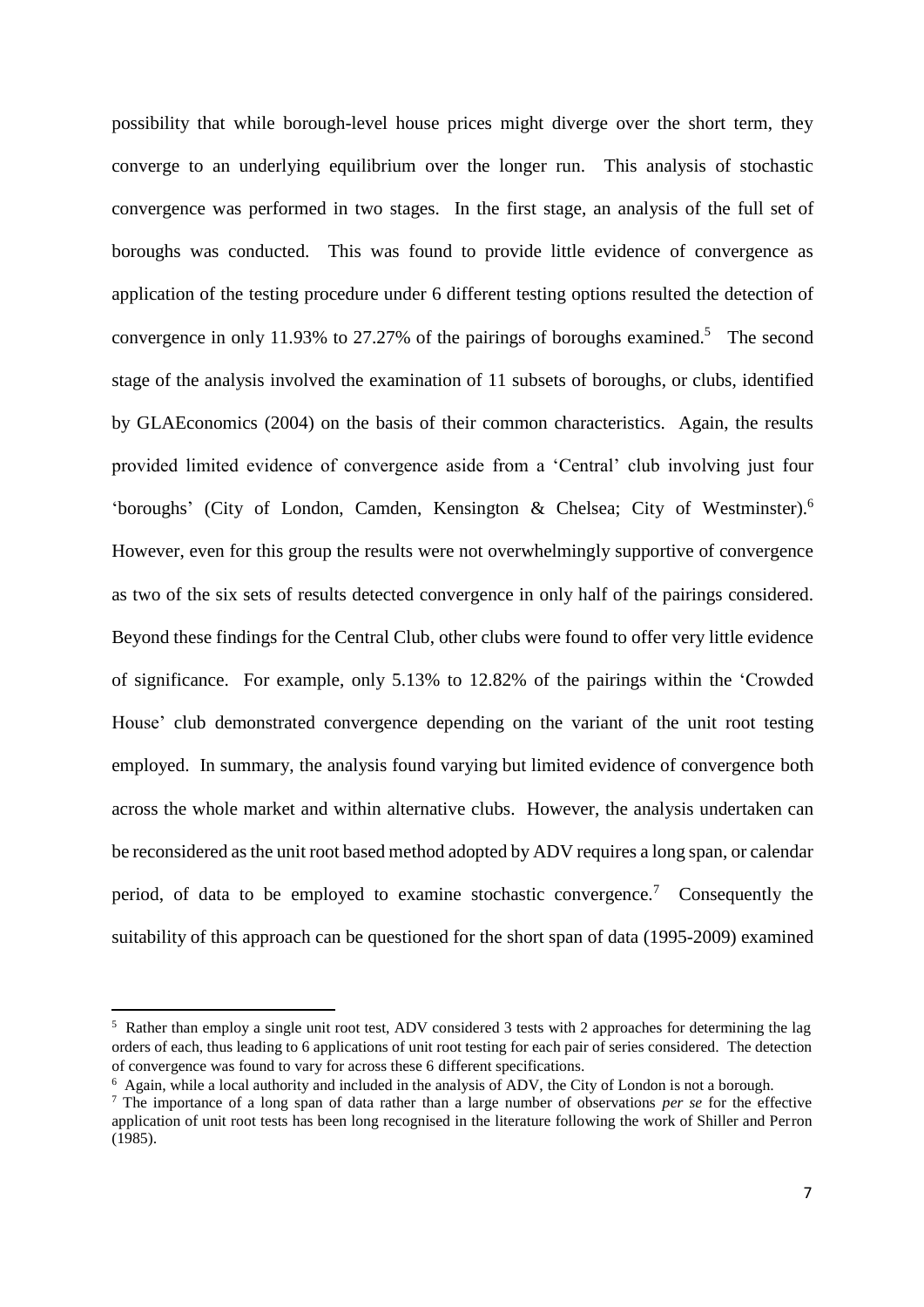by ADV. The subsequent research of Holmes *et al*. (2018) develops the analysis of the London market via consideration of further disaggregation by property type (detached, semi-detached and terraced houses along with flats). Using both Pesaran's (2007) approach to pairwise analysis of stochastic convergence and probit analysis, this research produces some interesting findings including the increased convergence apparent for more expensive (detached, semidetached properties) and the impact of travel options, crime and schooling. However, like ADV, this analysis does not seek to identify convergence clubs and the consideration of convergence is again based upon the use of unit root testing and hence is subject to the concerns raised previously concerning the time series dimension of the data considered.

In recognition of the issues discussed in relation to previous research, the present study explores the convergence and distribution of borough-level house prices using an alternative novel approach which exploits the cross-sectional dimension of the data under examination. This analysis takes the form of a two-step procedure involving the analysis of the rankingsdistributions of house prices ( $p$ ) and changes in house prices ( $\Delta p$ ) across boroughs followed by examination of the presence of  $\sigma$ -convergence. In essence, the first step of this procedure elicits information on the commonalities and differences in the adjustment of prices across boroughs which allows the identification of potential convergence clubs. The second step of this procedure then considers whether significant convergence is present within these clubs using a method which is not subject to the concerns of associated with unit root based methods and exploits information in the cross section nature of the data set. The results obtained provide evidence of three-tier system of highly significant *convergence* clubs which contrasts to finding of *divergence* when considering the London market as a whole.

In the process of providing a more detailed examination of the distribution of, and relationships between, house prices within the London market, the current analysis supports a large and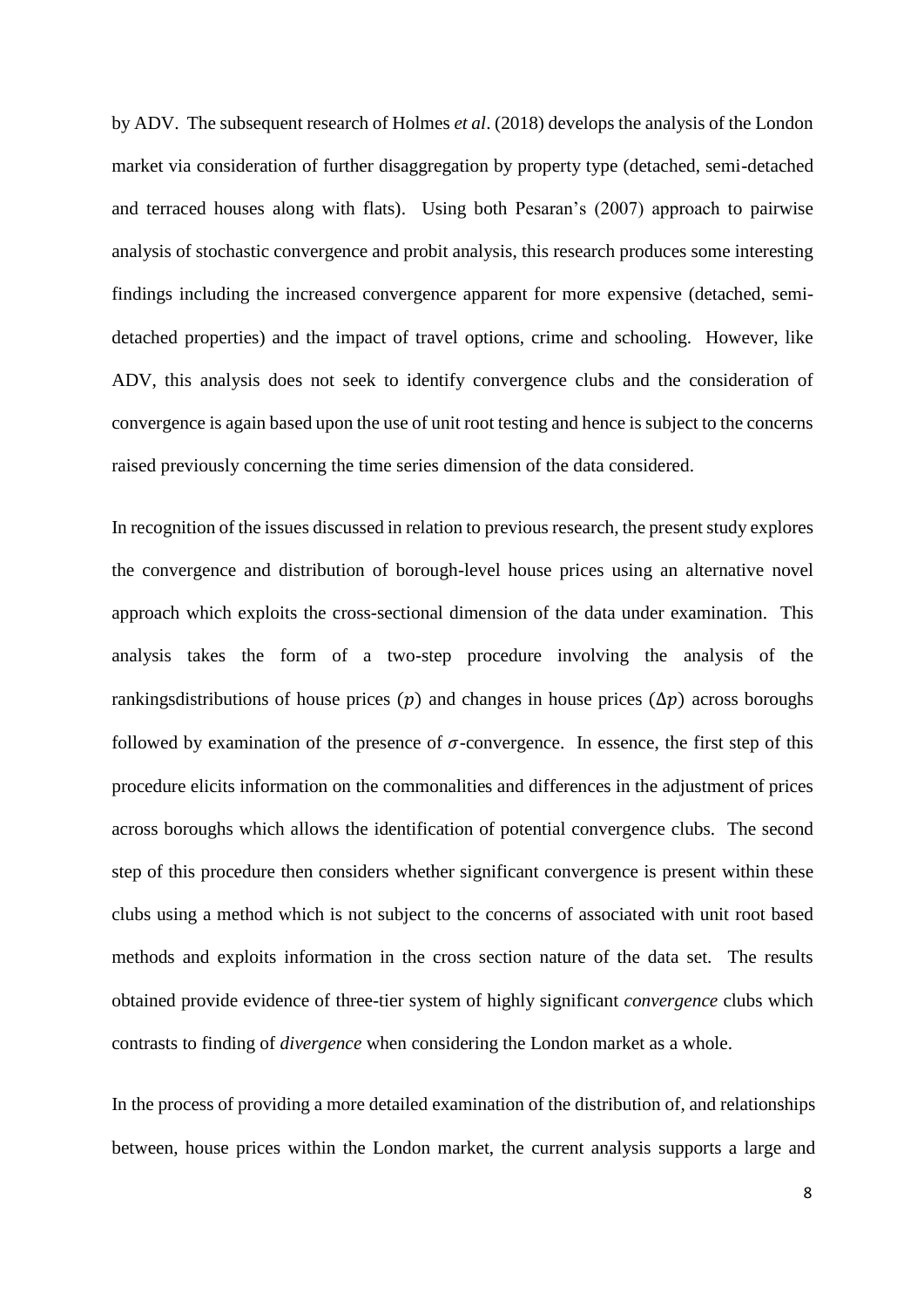evolving 'replication' literature questioning the robustness of empirical findings and the encouraging the re-examination of previous studies. While perhaps most closely associated with the 'replication crisis' in psychology (see Open Science Collaboration, 2015), calls for replication have been witnessed in numerous disciplines (see, *inter alia*, Winfree, 2010; Frank and Saxe, 2012; Makel and Plucker, 2014; McNeeley and Warner, 2015; Chang *et al*., 2017; Sukhtankar, 2017). The prominence of this issue is reflected also in journal policies towards replication (Hoffler, 2017) with the emergence of associated data repositories and special editions dedicated to this topic (for example, *Energy Economics* and *International Review of Law and Economics*). Employing the 'replication' terminology of Clemens (2017), the present study provides a *re-analysis* of ADV as a result of the application of alternative empirical methods over an extended sample period. Importantly, this re-analysis proves informative by extending the findings of earlier research.

#### **3. Data and Initial Analysis of Convergence**

The data employed in the present analysis are annual observations on median house prices for the 32 boroughs of Greater London over the period 1995 to 2016. In addition to covering a longer period than that considered by ADV, the data employed differ also in terms of their frequency. While data at a quarterly frequency as examined by ADV are available, these are calculated in a rolling year format with the values presented providing information on house prices over a year to the relevant quarter. As a consequence of this moving average feature with events in a particular period included in a number of observations, annual data are instead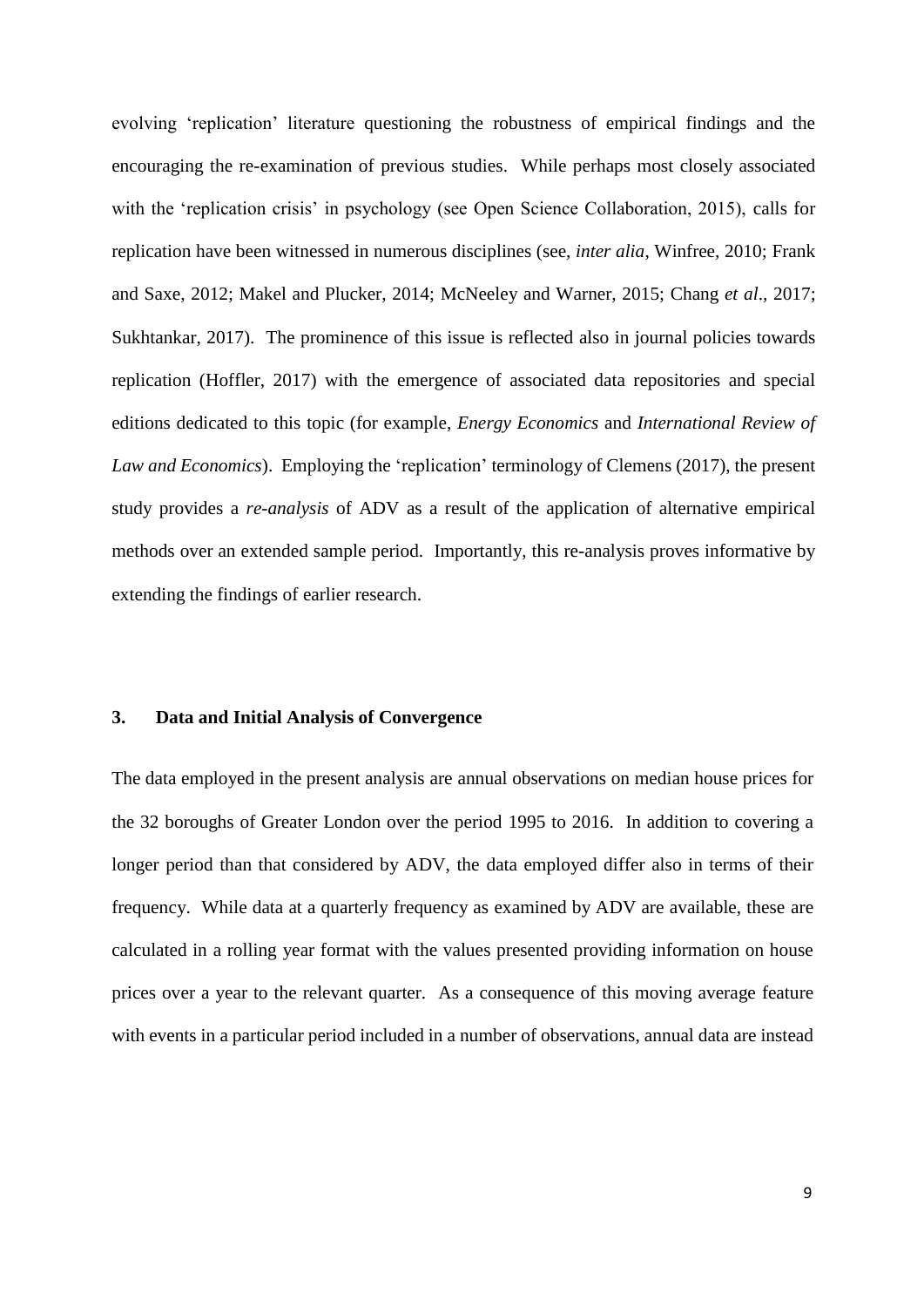employed in the present study. The house price data for all boroughs are presented in Figures One and Two.<sup>8</sup>

#### **[ Figures One and Two about here]**

Examination of these figures suggests a certain rigidity in house prices with, for example, house prices in Kensington and Chelsea, City of Westminster, Camden, Hammersmith and Fulham, Islington, Richmond upon Thames and Wandsworth consistently high relative to other boroughs. However, series being consistently high (or low) relative to others obviously does not preclude the existence of convergence as it may be that the distribution is narrowing. To explore potential  $\sigma$ -convergence, the cross-sectional coefficient of variation  $(CV_t)$  is calculated as  $CV_t = \sigma_t / \overline{p}_t$ , where  $\sigma_t$  and  $\overline{p}_t$  denote the standard deviation and mean of house prices respectively across the 32 boroughs in period t. A plot of  $CV_t$  through time is provided in Figure Three where  $CV_t$  is scaled to take the value 100 in the initial period (1995) to ease interpretation. Aside from a narrowing of the distribution of house prices in the early years of the 21<sup>st</sup> century and six (of twenty two) years having a value of  $CV_t$  below its initial value, the overall conclusion is that house prices have diverged, with the spread as measured by the coefficient of variation being 21% greater at the end of the sample than at the start. However, as noted above, the absence of convergence when considering all boroughs does not prevent the existence of convergence clubs. This possibility is explored in the following section using a method built upon the consideration of ranking distributions.

**.** 

<sup>&</sup>lt;sup>8</sup> The boroughs and the abbreviations employed in graphical presentations are as follows: Barking & Dagenham (BRK); Barnet (BAR); Bexley (BEX), Brent (BRN); Bromley (BRM); Camden (CAM); Croydon (CRY); Ealing (EAL); Enfield (ENF); Greenwich (GRE); Hackney (HCK); Hammersmith & Fulham (HAM); Haringey (HRG); Harrow (HAR); Havering (HAV); Hillingdon (HIL); Hounslow (HND); Islington (ISL); Kensington & Chelsea (KEN); Kingston upon Thames (KNG); Lambeth (LAM); Lewisham (LEW); Merton (MRT); Newham (NEW); Redbridge (RED); Richmond upon Thames (RCH); Southwark (STH); Sutton (SUT); Tower Hamlets (TWR); Waltham Forest (WLT); Wandsworth (WND); City of Westminster (WST).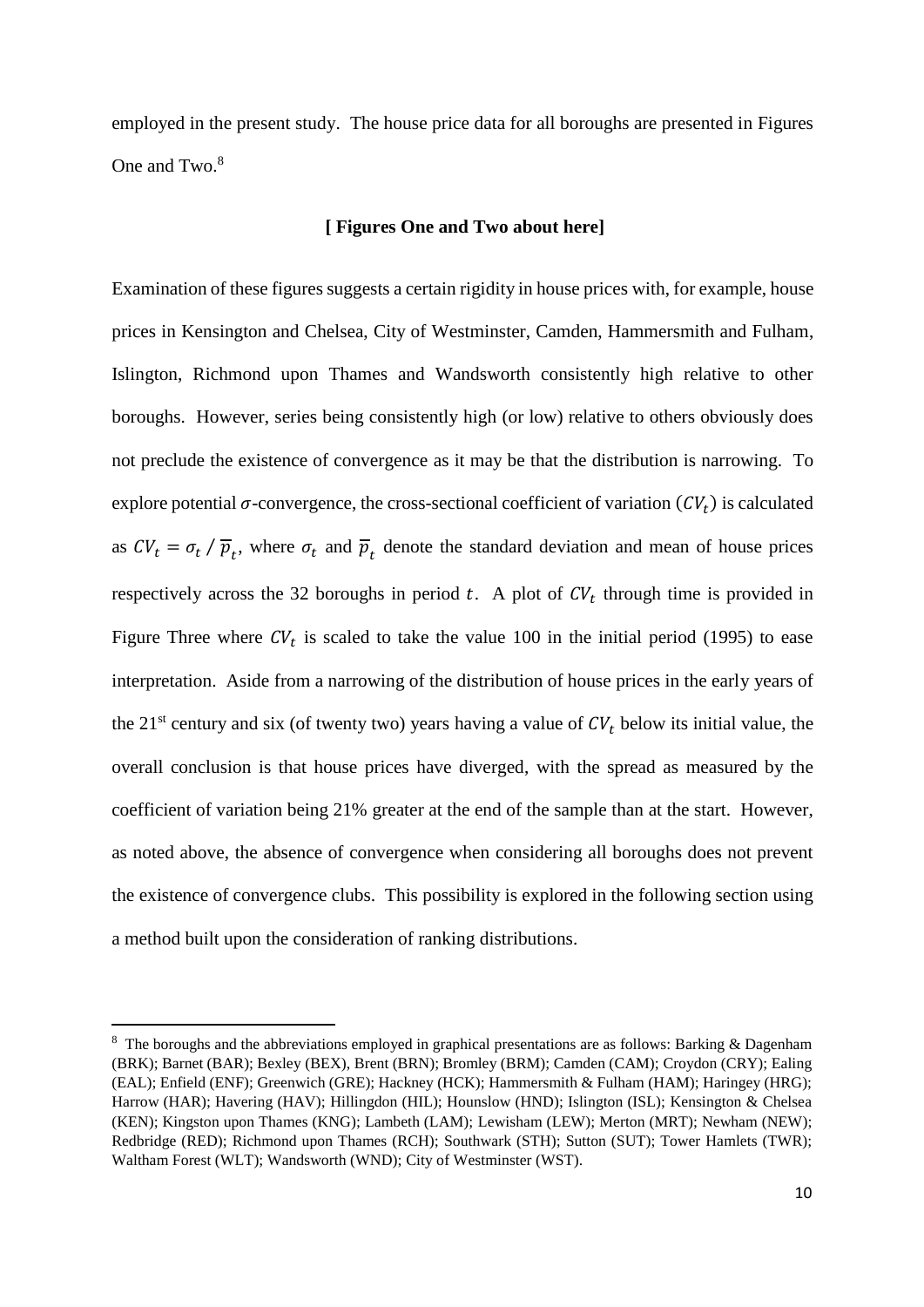#### **[ Figure Three about here]**

# **4. Ranking distributions and convergence clubs**

The line graphs presented in Figure One and Two provide a degree of information on the evolution of house prices across boroughs. However, further information on this and the relativities between boroughs is available via consideration of the ranking distribution of house prices. In addition, given the current focus on convergence, it is not just the levels of house prices that are informative, but also their changes. Table One provides summary information on the rankings of boroughs according to p and  $\Delta p$ .<sup>9</sup> Inspection of these figures shows that Kensington and Chelsea and City of Westminster are consistently ranked first and second in terms of house prices, with their mean ranks for  $p$  being 32 and 31 respectively. In contrast, the mean ranking of 1.05 for  $p$  for Barking and Dagenham reflects that this borough had the lowest level of house prices in all but one of the 22 years considered. The mean rankings for  $\Delta p$  show a similar, although reduced, consistency across boroughs. Again, the results for  $\Delta p$ illustrate a number of apparent regularities in the distributions. For example, while Kensington and Chelsea, City of Westminster and Barking and Dagenham return the two highest and the lowest mean ranks for  $Δp$ , the dispersion of mean ranks across boroughs for  $Δp$  is reduced relative to that for  $p$ . To explore the apparent regularities in the positioning of boroughs with regard to p and  $\Delta p$  in a more formal manner, the Friedman (1937) ranks test  $(Q_F)$  can be employed to test the null hypothesis of equal population means across boroughs:

**.** 

<sup>9</sup> Rankings are generated in ascending order across the 32 boroughs. Hence rankings from 1 (the lowest level) to 32 (the highest) are generated for every period in the sample.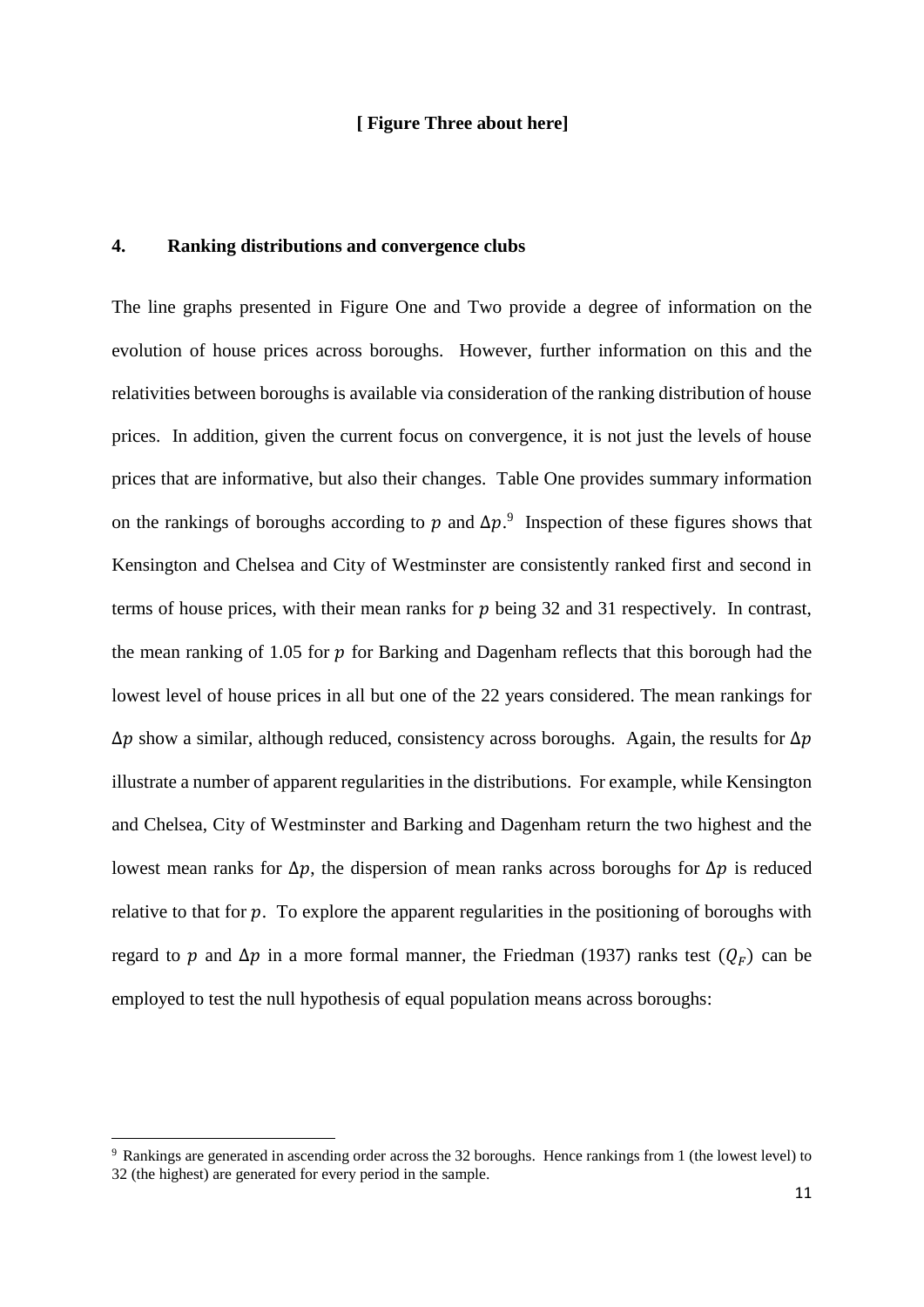(2) 
$$
Q_F = \frac{12}{m k (k+1)} \sum_{j=1}^{k} R_j^2 - 3m(k+1)
$$

where  $\{R_j, m, k\}$  denote the sum of the per period ranking of borough j over the sample, the time periods considered (22 years) and the cross-sectional dimension (32 boroughs) respectively. Application of the test to using ranking for p and  $\Delta p$  results in  $Q_F = 614.12$  (p  $= 0.00\%$ ), and  $Q_F = 98.73$  ( $p = 0.00\%$ ) respectively. Clearly the overwhelming rejections of the null indicate a clear difference in house prices and their changes across boroughs.

## **[ Table One about here ]**

While the Friedman test results indicate marked differences the ranking of boroughs with regard to in  $p$  and  $\Delta p$ , this analysis is based upon consideration of all 32 boroughs and it may be commonalities in price adjustment exist between subsets of the boroughs. As an initial means of exploring this, Figures Four and Five report Box-Whisker graphs of the ranking distributions of boroughs for  $p$  and  $\Delta p$ . While an informal means of analysis, Figure Four does suggest some groupings of boroughs with regard to house prices with a small collection of boroughs moving around in the top end of the ranking distribution, with two larger groupings existing in the middle (Barnet, Brent, Ealing, Haringey…) and lower end (Bexley, Bromley, Croydon, Enfield, Greenwich…) of the ranking distribution. The results for price changes presented in Figure Five show increased similarities between boroughs with multiple occurrences of overlapping ranking ranges across boroughs.

#### **[ Figures Four and Five about here ]**

In combination, Figures Four and Five indicate a degree of commonality with regard to movements in p and  $\Delta p$  which the average rankings and results from application of the Friedman test do not capture. To examine this issue, the Nemenyi (1963) test can be employed. While the Friedman test can be viewed as testing equal population means in multiple series,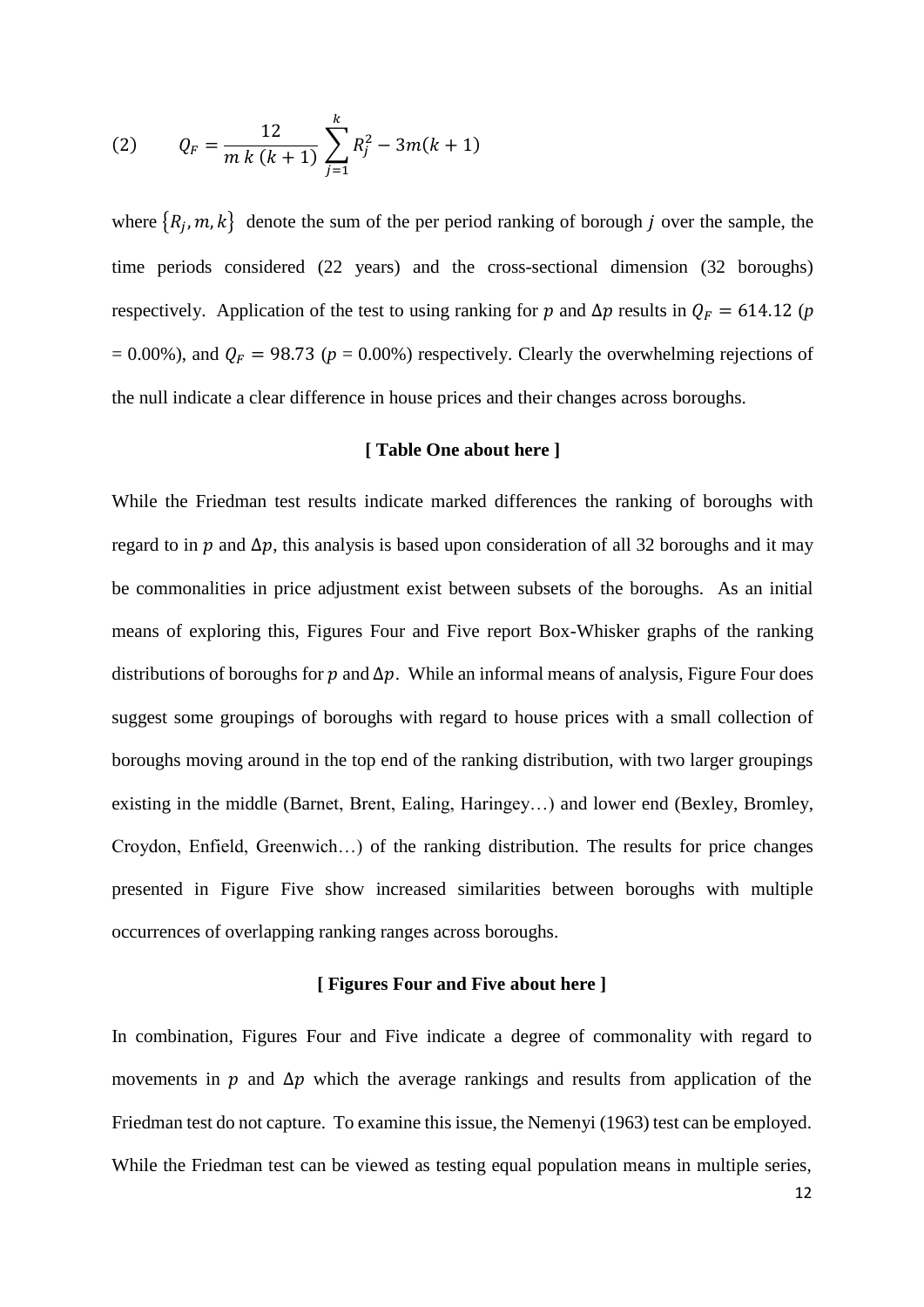the Nemenyi test provides an analogous form of analysis in a pairwise context via comparison of the difference between mean ranks for the two boroughs under examination with the critical difference  $Q_N$ :

$$
(3) \qquad Q_N = \frac{q_\alpha}{\sqrt{2}} \sqrt{\frac{k(k+1)}{6m}}
$$

**.** 

where  $q_{\alpha}$  denotes the studentized range distribution.<sup>10</sup> Given the current focus on convergence, the occasions in which pairings of boroughs reject the null for both  $p$  and  $\Delta p$  at the 5% level under application of the Nemenyi test are noted. In such instances, the Nemenyi test indicates that the two boroughs under examination differ with regard to both the level of prices and their changes. These summarised results from application of the Nemenyi test are reported in Table Two. This table provides information for each borough concerning the number of other boroughs where it is found to differ in terms of  $p$  and  $\Delta p$  and whether this is as a result of these boroughs being lower or higher in the ranking distributions. The more extreme cases presented in Table Two reflect the findings noted when considering the mean ranks of the boroughs with, for example, the City of Westminster having statistically different rankings with regard to prices and changes in prices in comparison to 16 boroughs occupying lower positions in the ranking distributions. Conversely, Barking and Dagenham is found to differ significantly from 10 other boroughs in terms of  $p$  and  $\Delta p$  as a result of these other boroughs being higher in the ranking distributions. However, beyond these two extreme boroughs, and the similarly extreme results for Kensington and Chelsea for which the null is rejected for prices and changes in prices against 13 lower ranked boroughs, this analysis reveals a number of more subtle differences between rankings. To exploit this information, the

<sup>&</sup>lt;sup>10</sup> The complexities of the test are not reported here but details, along with the PMCMRplus R-based software package employed to generate the results, are available from https://CRAN.R-project.org/package=PMCMR.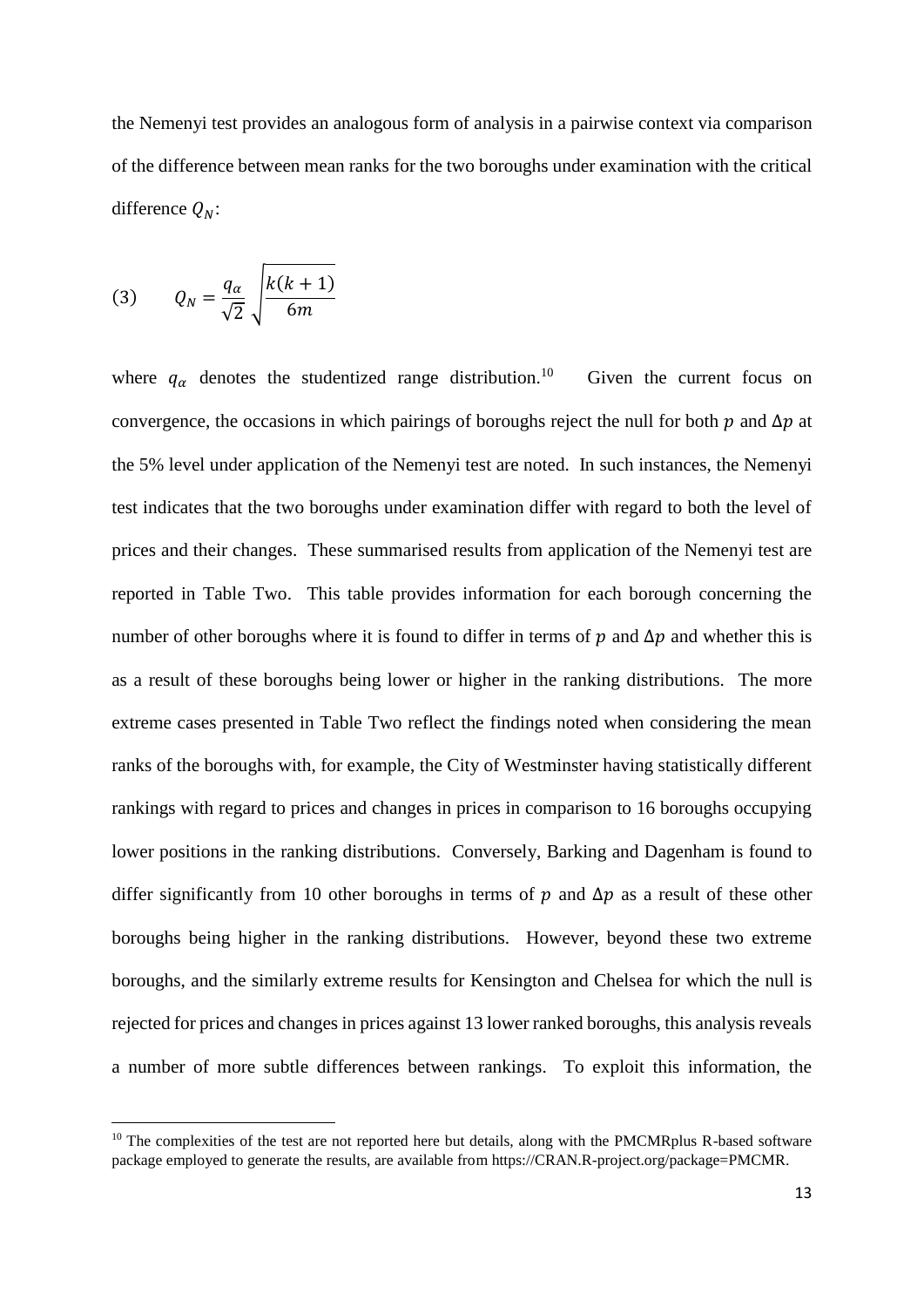boroughs other than the three extreme cases of Kensington and Chelsea, City of Westminster and Barking and Dagenham are grouped into three tiers. The middle tier contains those boroughs for which joint rejection under the Nemenyi test is not observed, with the upper and lower tiers containing those boroughs for which rejection is observed as a result of the presence of other lower and higher ranked boroughs respectively.

#### **[ Table Two about here ]**

The results provided in Table Two lead to the three-tier collection of convergence clubs below:

- Top Tier: *Camden, Hackney, Hammersmith & Fulham, Islington, Lambeth, Richmond upon Thames, Southwark, Wandsworth.*
- Middle Tier: *Barnet, Brent, Ealing, Haringey, Kingston upon Thames, Tower Hamlets.*
- Lowest Tier: *Bexley, Bromley, Croydon, Enfield, Greenwich, Harrow, Havering, Hillingdon, Hounslow, Lewisham, Merton, Newham, Redbridge, Sutton, Waltham Forest.*

To examine whether these potential convergence clubs do actually exhibit convergence,  $\sigma$ convergence is examined for the proposed groupings, with the results presented in Figure Six. Despite some movement in the plotted coefficients of variation through time, convergence is apparent for all three clubs, with the initial value of 100 dropping for all groupings with decreases of 39.2%, 82.9% and 26.5% respectively noted at the end of the sample. While all groups exhibit convergence, it is clearly the middle tier that displays the greatest degree of convergence with boroughs in this club experiencing substantial narrowing in the distribution of their prices.

**[ Figure Six about here ]**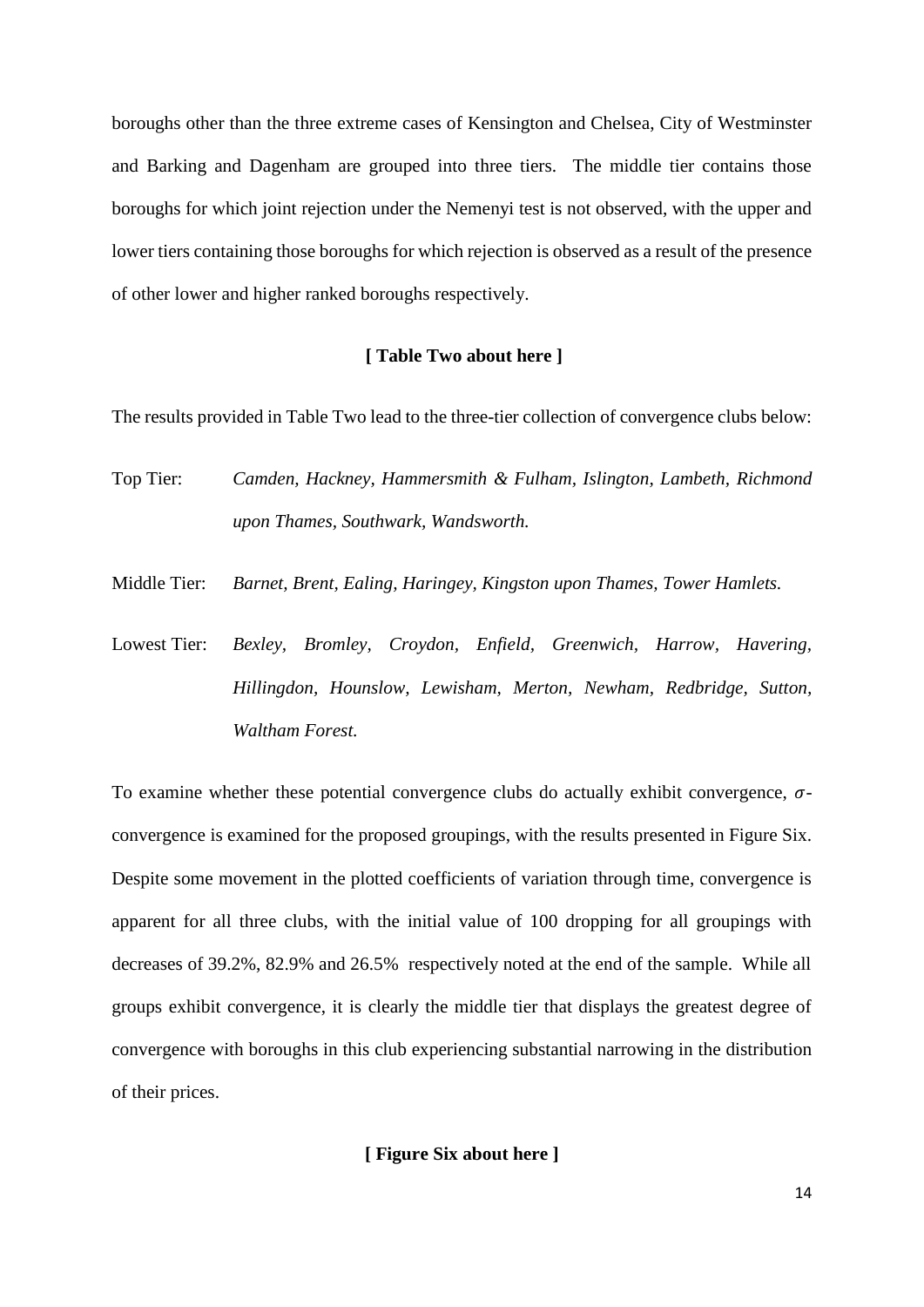### **5. Considering convergence results**

**.** 

The above analysis has lead to the detection of a three-tier system displaying clear convergence in house prices. While this has been a primarily empirical exercise designed to exploit information in borough-level house price data for the purpose of assessing submarket convergence, potential factors underlying the existence of the identified clubs can be considered.

Before discussing various theoretical proposals concerning the evolution of borough-level house prices, Figure Seven is presented to provide a visual representation of the three-tier system.<sup>11</sup> Two issues are immediately apparent from inspection of this figure. First, there is a clear Inner/Outer London dimension to the results which arises with the Top Tier convergence club being dominated by Inner London boroughs while the Lowest Tier is dominated by Outer London boroughs. However, the use of 'dominated' is important as these tiers are not exclusively populated by either Inner or Outer boroughs, with the Richmond upon Thames (Outer London) appearing in the Top Tier, while Lewisham and Greenwich (both Inner London) occupy positions in the Lowest Tier. The second feature illustrated by Figure Seven is the contiguous nature of boroughs within the specified groupings. While the Top Tier grouping is clustered around the elite pairing of Kensington and Chelsea and the City of Westminster, the Lowest Tier is spread around the outside of Greater London. The Middle Tier is predominantly a grouping to the north west of central London with the exceptions of

<sup>&</sup>lt;sup>11</sup> This graph was created using the mapping template available from the London Datastore and can be accessed via: https://data.london.gov.uk/dataset/excel-mapping-template-for-london-boroughs-and-wards.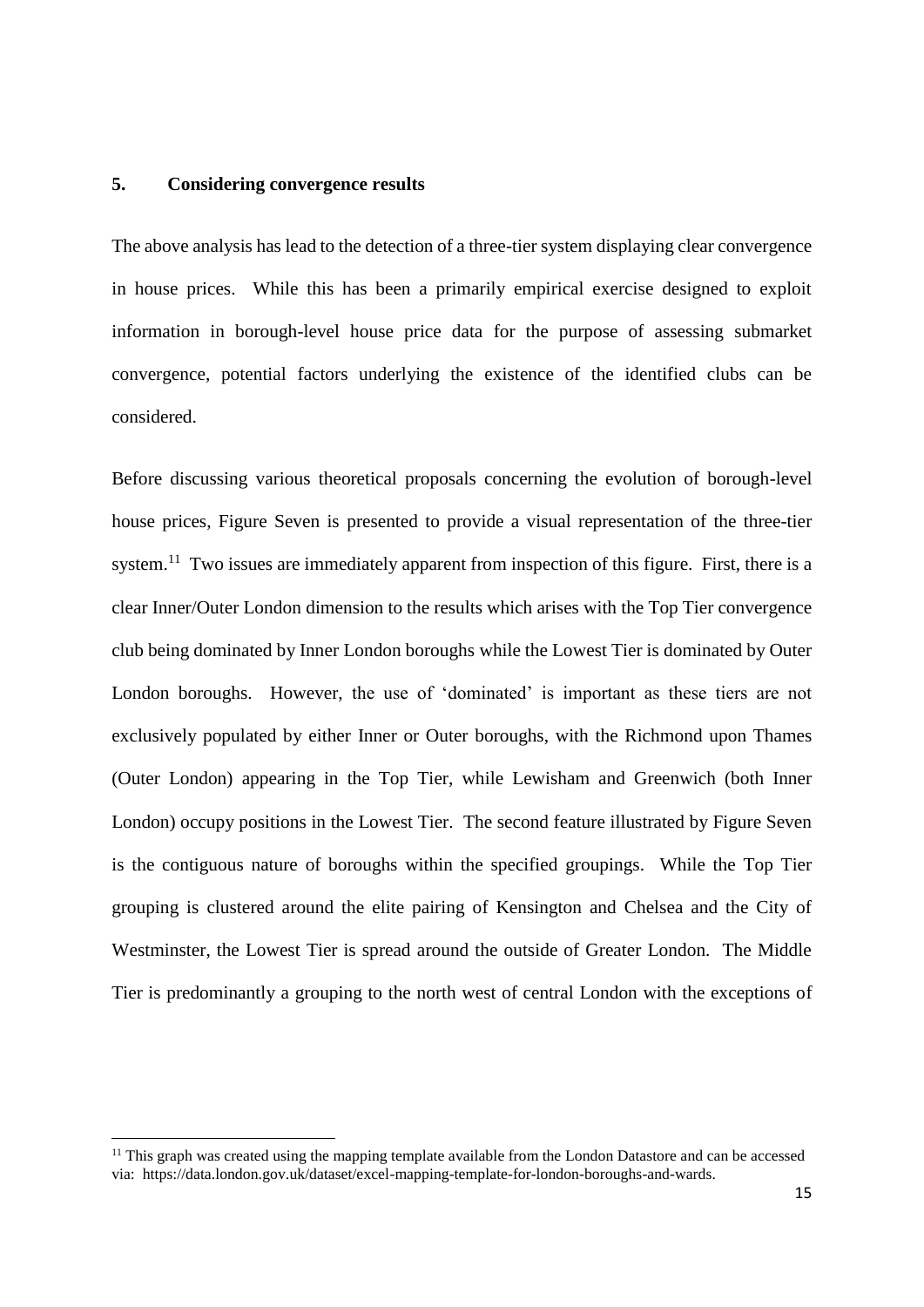Kingston upon Thames and Tower Hamlets to the south west and east respectively. However, in all cases the Middle Tier boroughs border upon Top Tier boroughs.

Considering the geographical issues raised above, the displacement demand effect proposed by Hamnett (2009a) in relation to East London boroughs receives mixed support from the ranking distributions and the identified convergence clubs. While Hackney and Tower Hamlets have experienced rapid house price increases, Barking and Dagenham has seen its median price move from £29,691 below the average across the 31 other boroughs at the start of the sample to £208,158 below this average by the end of the sample. Similarly, evidence of a displaced demand effect influencing other East London boroughs is not apparent. Indeed, it could be argued that where evidence of displaced demand from the centre does occur, it takes the form of a north-westerly movement illustrated by the identified Middle Tier. An issue to consider here is that where references have been in previous research to higher percentage growth rates in lower priced areas, this obviously does not ensure actual convergence. As a simple example, a 10% growth rate in a lower priced Area A and 5% growth rate in a higher price Area B will actually lead to a widening of the price gap if the initial prices were £100,000 and £300,000 respectively as the gap will increase from £200,000 to £205,000. Higher growth rates for some boroughs have been discussed previously in the literature, but clearly that cannot be taken to automatically imply convergence in the sense of closing the actual gap between prices. 12

With regard to the proposed effects of gentrification and right-to-buy policies, these are reflected in the detected convergence clubs with, for example, the 'super-gentrified' Islington (Butler and Lees, 2006) and the boroughs typically considered to exemplify right-to-buy (Wandsworth and the City of Westminster) appearing in the Top Tier or elite grouping. Beyond

**.** 

 $12$  The difficulty in measuring convergence is further illustrated by this example as while the actual gap between prices widens, the ratio of high to low prices closes, falling from 3 to 2.9. We are grateful to a referee for noting this point.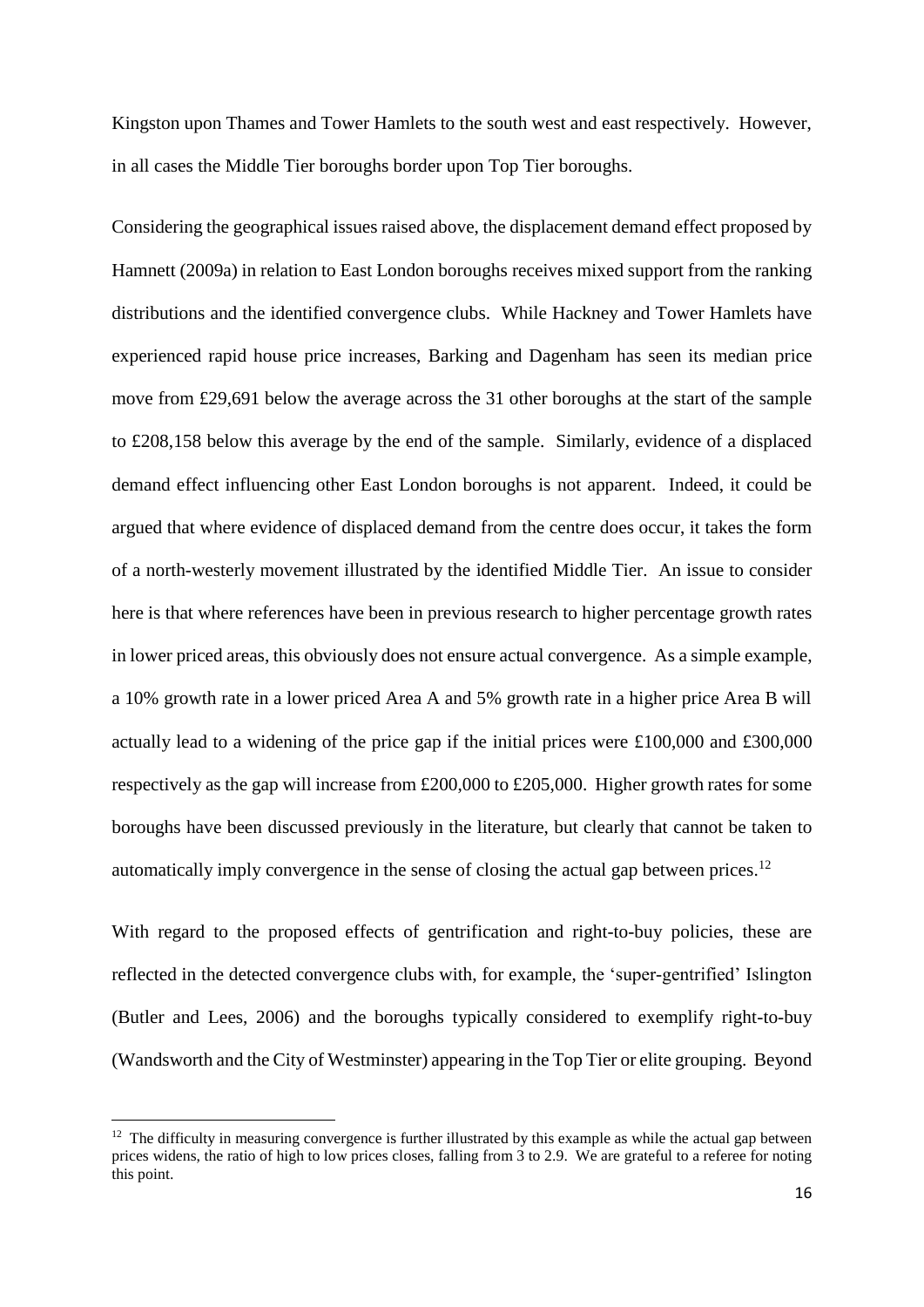the identified linkages to an Inner/Outer London geographical factor, displaced demand, gentrification and right-to-buy policies, alternative factors can be considered in relation to the convergence clusterings identified. While Gibbons (2004) has examined the relationship between crime and house prices, its impact is difficult to evaluate in the present circumstances with, for example, the City of Westminster being the leading borough for crime yet in an elite pairing with regard to house prices, and 'leafy' lower priced boroughs such as Bromley, Havering, Merton and Sutton typically very low in the distribution of crime. However, this reflects the myriad of factors impacting upon house prices and their varying effects and relevance across different boroughs. This issue is further illustrated by travel considerations. For example, while a premium is attached to Tube station access, a borough without a single station can appear in a higher Tier than one with numerous stations (e.g. Kingston upon Thames and Newham). Turning to the more recently researched issue of the impact of foreign investment and immigration on London house prices as considered in Badarina and Ramadorai (2018), there are links of a more direct nature to be established. First, the influx of foreign investment closely corresponds to the identified convergence clubs with its association with the elite pairing of Kensington and Chelsea and the City of Westminster within the London market. Second, a link with immigration is apparent also via the close correspondence between the high levels of immigration in areas associated with the Middle Tier of convergence clubs identified to the north-west of central London.

## **[ Figure Seven about here ]**

# **7. Concluding remarks**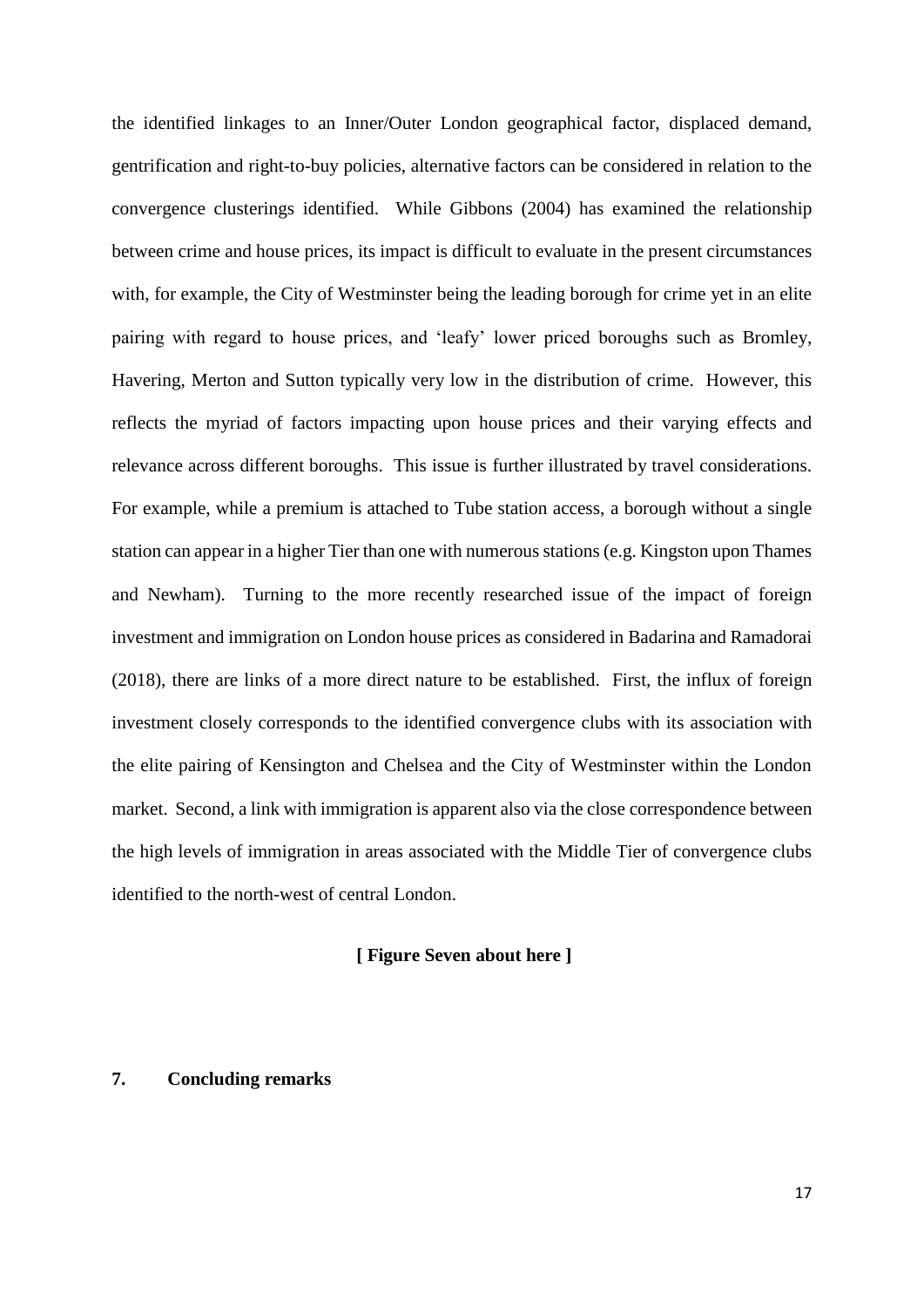The above analysis has extended recent research into price adjustment within the London housing market via the application of a novel method combining the analysis of ranking distributions and convergence techniques. The results obtained add to previous studies by detecting submarket groupings of boroughs which exhibit substantial convergence. This contrasts with the findings of previous research which did not seek to establish such convergence clubs and presented limited evidence of convergence across the London market as a whole. With regard to the robustness of the findings obtained, it can be noted that similar results were obtained from an examination of mean, rather than median, house prices.<sup>13</sup>

While the identified convergence clubs do not match the 'Leafy Retreat', 'Pleasant Crescent' etc. groupings of ADV and GLAEconomics (2004), they can be related to various factors concerning displaced demand, gentrification, housing policy, immigration and foreign investment. However, the nature of the impact of these factors is complex and will often impact to different degrees on house price adjustment within a single borough. Consequently, the examination of the exact influence of underlying factors is the subject of future research following the establishment of convergence clusterings and their associated commonalities.

 $\overline{a}$ 

<sup>&</sup>lt;sup>13</sup> This analysis was undertaken in an earlier version of the paper.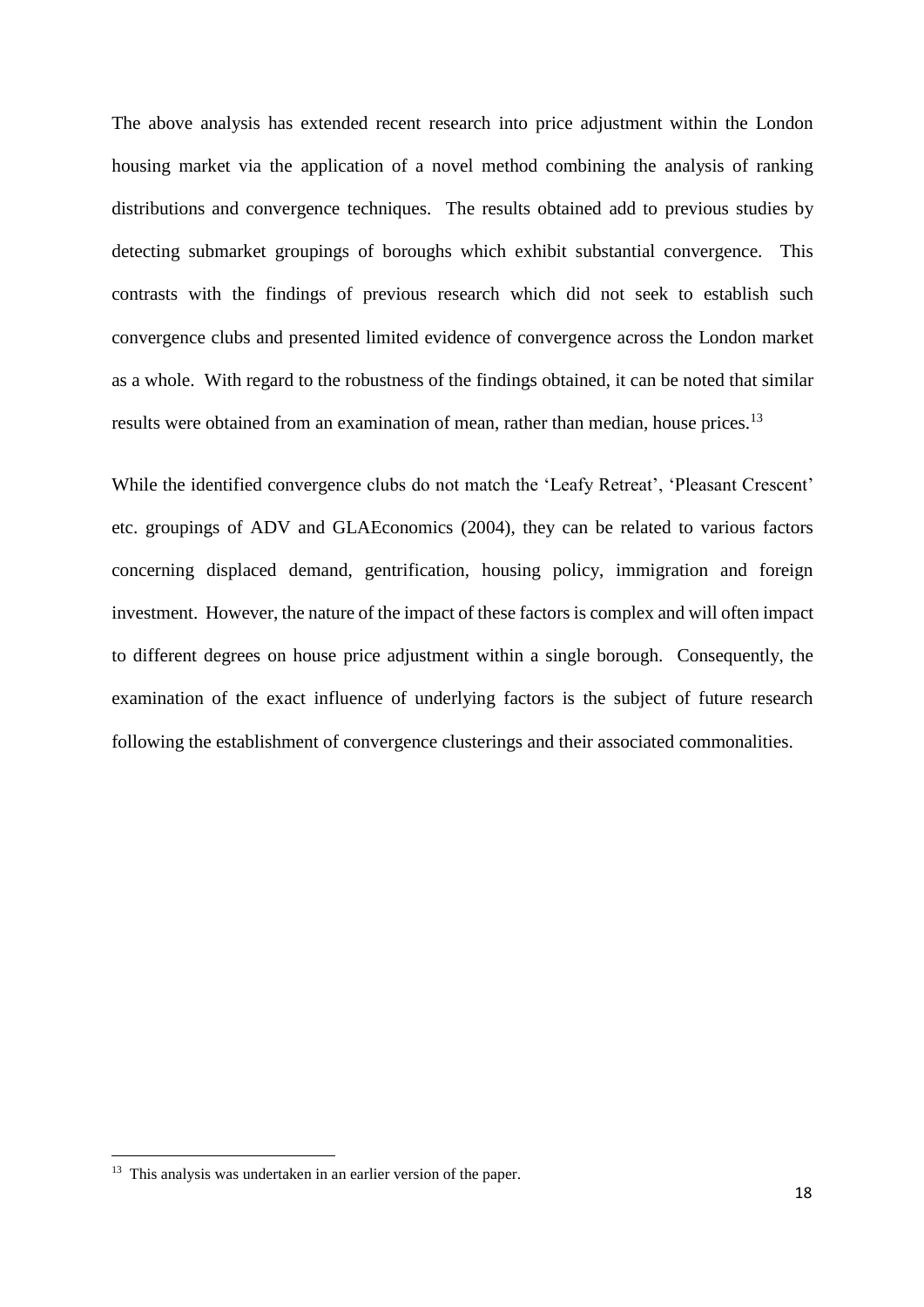#### **References**

Abbott A. and De Vita, G. (2012). Pairwise convergence of district-level house prices in London. Urban Studies 49, 719-738.

Alexander, C. and Barrow, M. (1994). Seasonality and cointegration of regional house prices in the UK. Urban Studies 31, 1667-1689.

Ashworth, J. and Parker, S. (1997). Modelling regional house prices in the UK. Scottish Journal of Political Economy 44, 225-246.

Badarina, C. and Ramadorai, T. (2018). Home away from home? Foreign demand and London house prices. Journal of Financial Economics 130, 532-555.

Barro, R. (1991) Economic growth in a cross section of countries, Quarterly Journal of Economics 106, 407-443.

Baumol, W. (1986). Productivity growth, convergence and welfare: What the long-run show. American Economic Review 76, 1072-1085.

Brueckner J. (1997). Consumption and investment motives and the portfolio choices of homeowners. Journal of Real Estate Finance and Economics 15, 159-180.

Bayer, P., Ellickson, B. and Ellickson, P. (2010). Dynamic asset pricing in a system of local housing markets. American Economic Review 100, 368-372.

Butler, T. and Lees, L. (2006). Super-gentrification in Barnsbury, London: globalization and gentrifying global elites at the neighbourhood level, Transactions of the Institute of British Geographers NS, 31.

Case, K., Quigley, J. and Shiller, R. (2013). Wealth effects revisited 1975-2012. Critical Finance Review 2, 101-128.

Chang, A. and Li, P. (2017). A pre-analysis plan to replicate sixty Economics research papers that worked half of the time. American Economic Review 107, 60-64.

Clemens, M. (2017). The meaning of failed replications: A review and proposal. Journal of Economic Surveys 31, 326-342.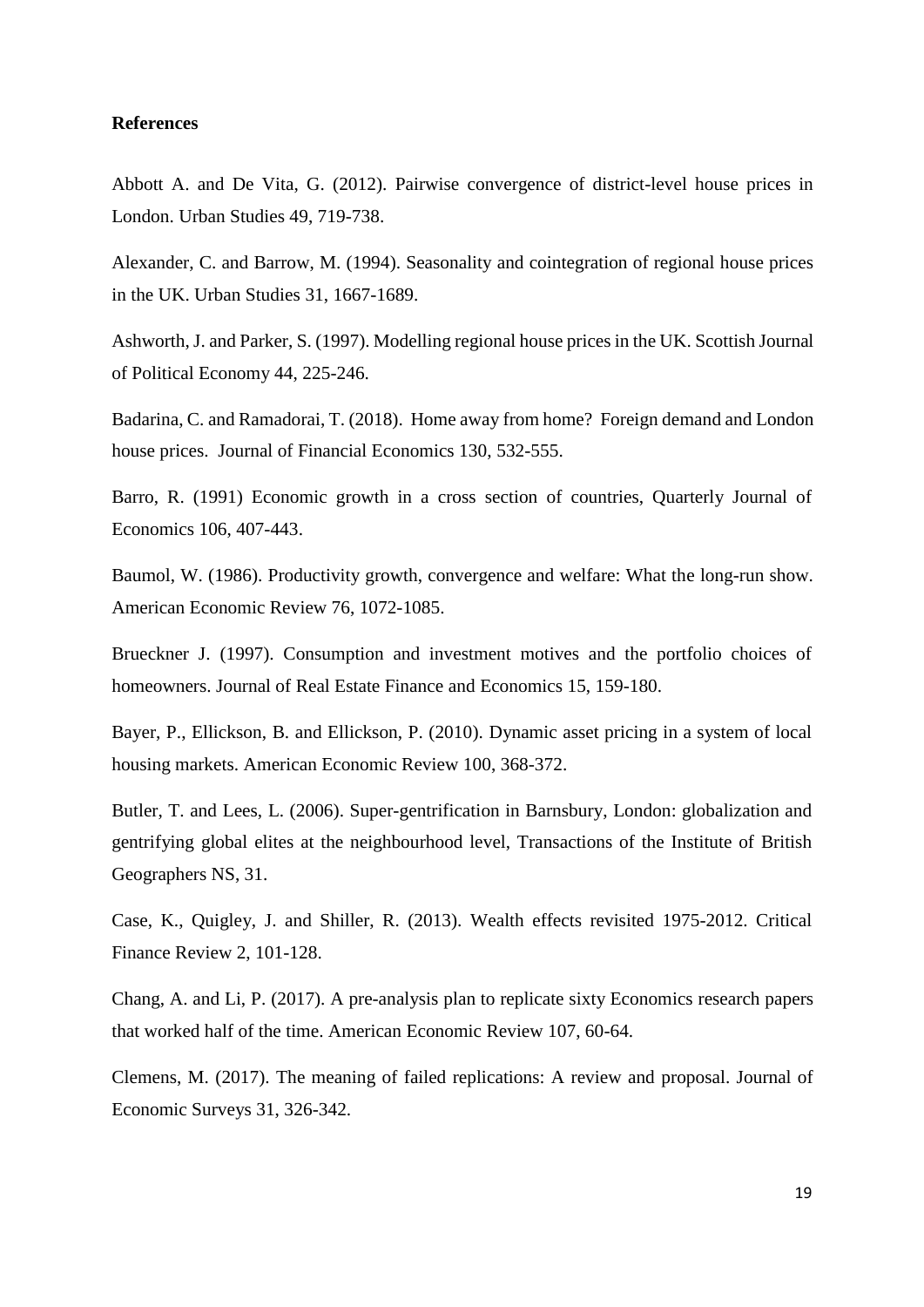Cook, S. (2003). The convergence of regional house prices in the UK. Urban Studies 40, 2285- 2294.

Cook, S. (2005a). Regional house price behaviour in the UK: Application of a joint testing procedure. Physica A 345, 611-621.

Cook, S. (2005b). Detecting long-run relationships in regional house prices in the UK. International Review of Applied Economics 19, 107-118.

Cook, S. (2006). A non-parametric examination of asymmetrical behaviour in the UK housing market. Urban Studies 47, 2067-2074.

Cook, S. (2012).  $\beta$ -convergence and the cyclical dynamics of UK regional house prices. Urban Studies 49, 203-218.

Cook, S. and Watson, D. (2015). A new perspective on the ripple effect in the UK housing market: Comovement, cyclical subsamples and alternative indices. Urban Studies 14, 3048- 3062.

Cook, S. and Watson, D. (2017). Mean and variance equation dynamics: Time deformation, GARCH and a robust analysis of the London housing market. International Journal of Finance and Economics 22, 304-318.

Costello, G., Fraser, P. and Groenewold, N. (2011). House prices, non-fundamental components and interstate spillovers: The Australian experience, Journal of Banking and Finance 35, 653-669.

Drake, L. (1995). Testing for convergence between UK regional house prices. Regional Studies 29, 357-366.

Friedman, M. (1937). The use of ranks to avoid the assumption of normality implicit in the analysis of variance. Journal of the American Statistical Association 32, 675-701.

Frank, M. and Saxe, R. (2012). Teaching replication. Perspectives on Psychological Science 7, 600-604.

Friedman, M. (1992). Do old fallacies ever die? Journal of Economics Literature 30, 2129- 2132.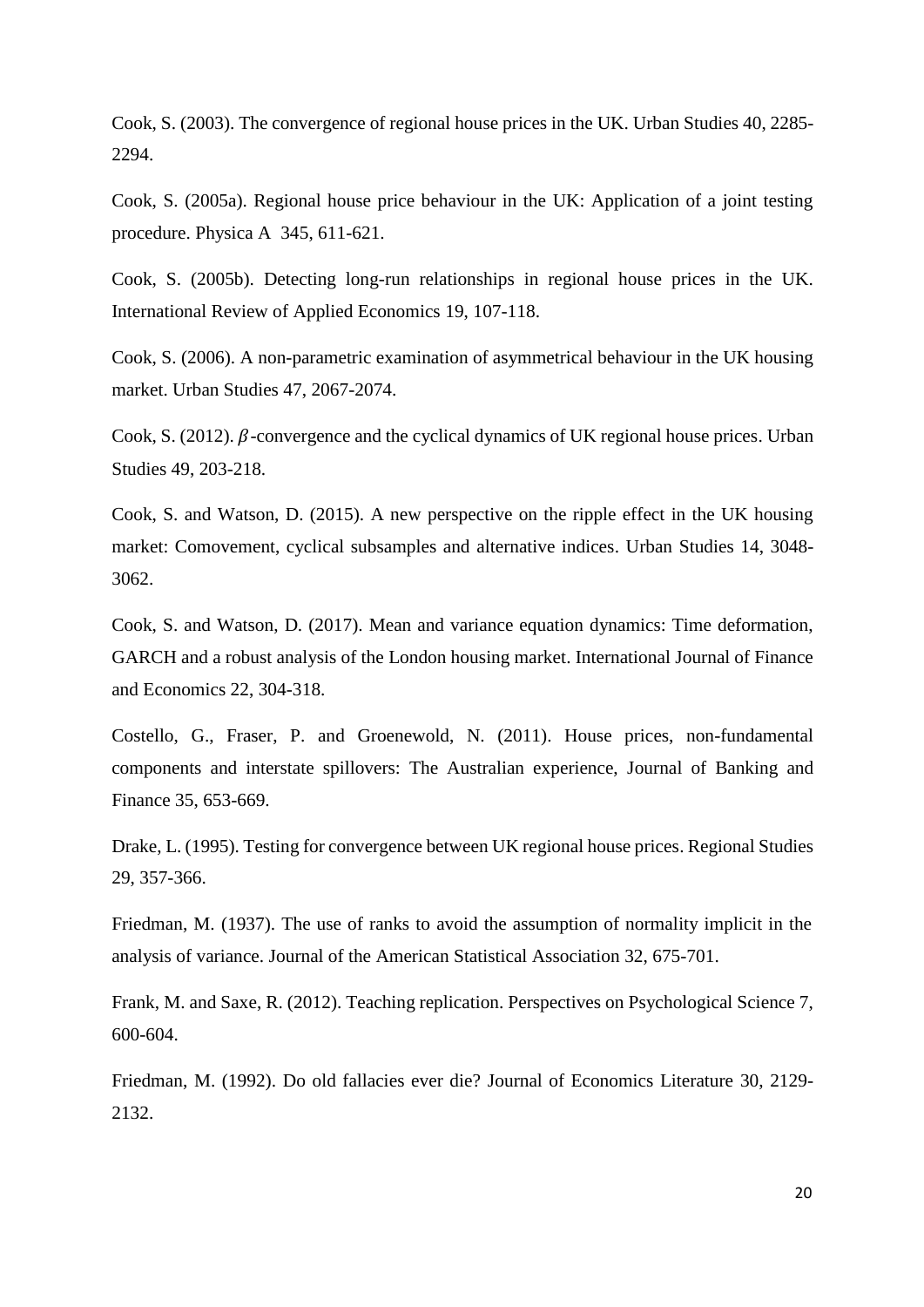Gallin, J. (2006). The long-run relationship between house prices and income: Evidence from local housing markets. Real Estate Economics 34, 417-438.

GLAEconomics (2004) *London's Housing Submarkets*, Greater London Authority. *https://www.london.gov.uk/sites/default/.../housing\_submarkets\_report\_for\_web.pdf*

Gibbons, S. (2004). The costs of urban property crime. Economic Journal 114, F441-F463.

Goodhart, C. and Hoffman, B. (2007). House Prices and the Macroeconomy: Implications for Banking and Price Stability, Oxford: Oxford University Press.

Goetzmann, W. (1993). The single family home in the investment portfolio. Journal Real Estate Finance and Economics 6, 201-222.

Guissani, B. and Hadjimatheou, G. (1991). Modelling regional house prices in the United Kingdom. Papers in Regional Science 70, 201-219.

Hamnett, C. (2009a). Spatially displaced demand and the changing geography of house prices in London, 1995-2006. Housing Studies 24, 301-320.

Hamnett, C. (2009b). The new Mikado? Tom Slater, gentrification and displacement, City 13, 476-482.

Han, L. (2013). Understanding the puzzling risk-return relationship for housing. Review of Financial Studies 26, 877-928.

Hendry, D. (1984). Econometric modelling of house prices in the United Kingdom, in Hendry, D. and Wallis, K. (eds.). Econometrics and Quantitative Economics, Oxford: Blackwells.

Hoffler, J. (2017). Replication and economics journal policies. American Economic Review 107, 52-55.

Holly S. and Jones, N. (1997). House prices since the 1940s: cointegration, demography and asymmetries. Economic Modelling 14, 549-565.

Holmans, A. (1990). *House price changes through time at national and sub-national level*, Government Economic Service Working Paper 110.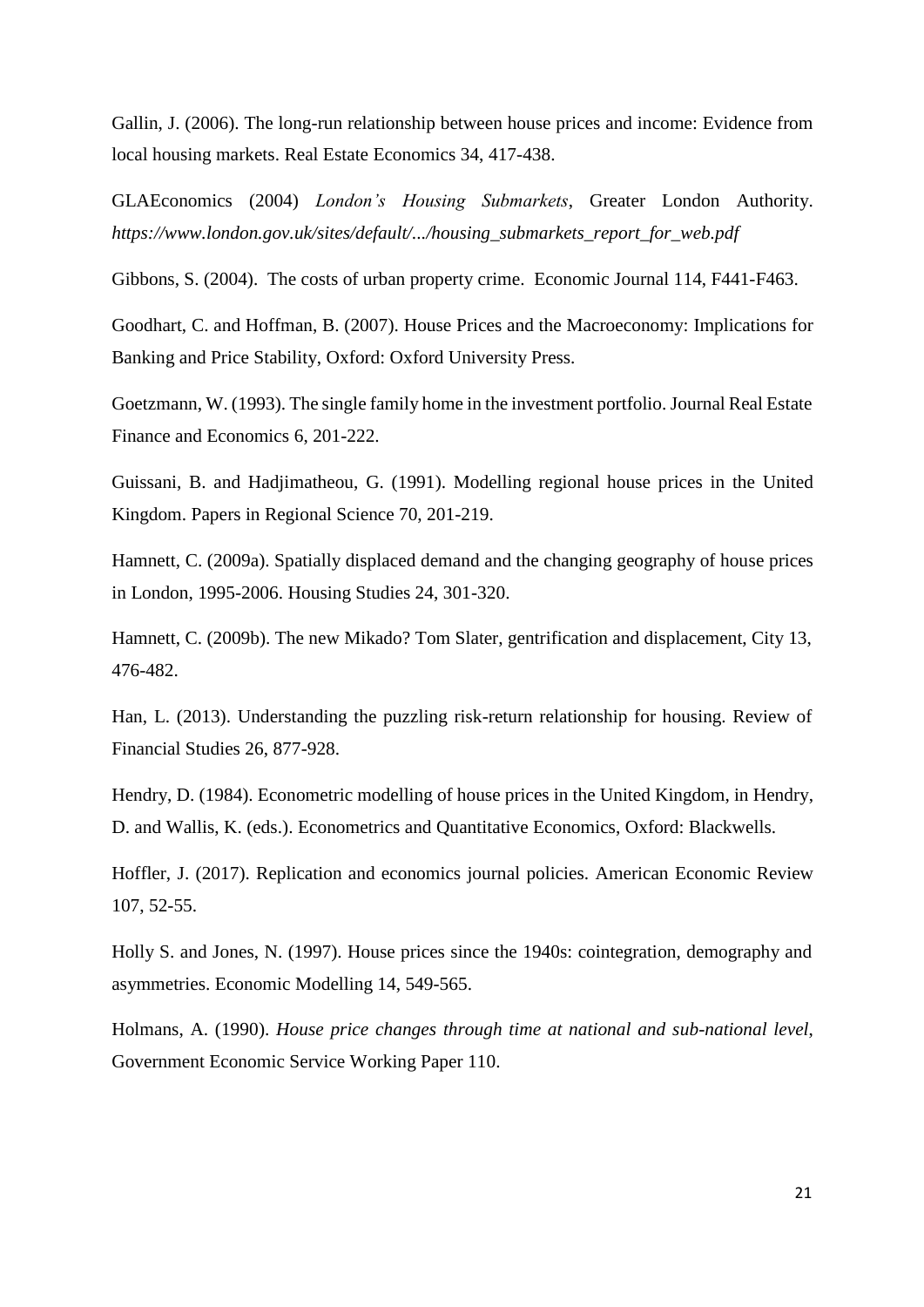Holmes, M. (2007). How convergent are regional house prices in the United Kingdom? Some new evidence from panel data unit root testing. Journal of Economic and Social Research 9, 1- 17.

Holmes, M. and Grimes, A. (2008). Is there long-run convergence among regional house prices in the UK? Urban Studies 45, 1531-1544.

Holmes, M., Otero, J. and Panagiotidis, T. (2018). Climbing the property ladder: An analysis of market integration in London property prices. Urban Studies 55, 2660-2681.

Hudson, C., Hudson, J. and Morley, B. (2018). Differing house price linkages across UK regions: A multi-dimensional recursive ripple model. Urban Studies 55, 1636-1654.

Le, M. and Liu, C. (2013). Ripple effects of house prices: considering spatial correlations in geography and demography. International Journal of Housing Markets and Analysis 6, 284- 299.

Lean, H. and Smyth, R. (2013). Regional house prices and the ripple effect in Malaysia. Urban Studies 50, 895-922.

Lee, C. and Chien, M. (2011). Empirical modelling of regional house prices and the ripple effect. Urban Studies 48, 2029-2047.

MacDonald, R. and Taylor, M. (1993). Regional house prices in Britain: Long-run relationships and short-run dynamics. Scottish Journal of Political Economy 40, 43-55.

Makel, M. and Plucker, J. (2014). Facts are more important than novelty: Replication in the education sciences. Educational Researcher 43, 304-316.

McNeeley, S. and Warner, J. (2015). Replication in criminology: A necessary practice. European Journal of Criminology 12, 581-597.

Meen, G. (1999). Regional house prices and the ripple effect: A new interpretation. Housing Studies 14, 733-753.

Meen, G. and Andrew, M. (1998). *Modelling Regional House Prices: A Review of the Literature*, Report to the Department of Environment, Transport and the Regions.

Nellis, J. and Longbottom, A. (1981). An empirical analysis of the determination of house prices in the United Kingdom. Urban Studies 18, 9-22.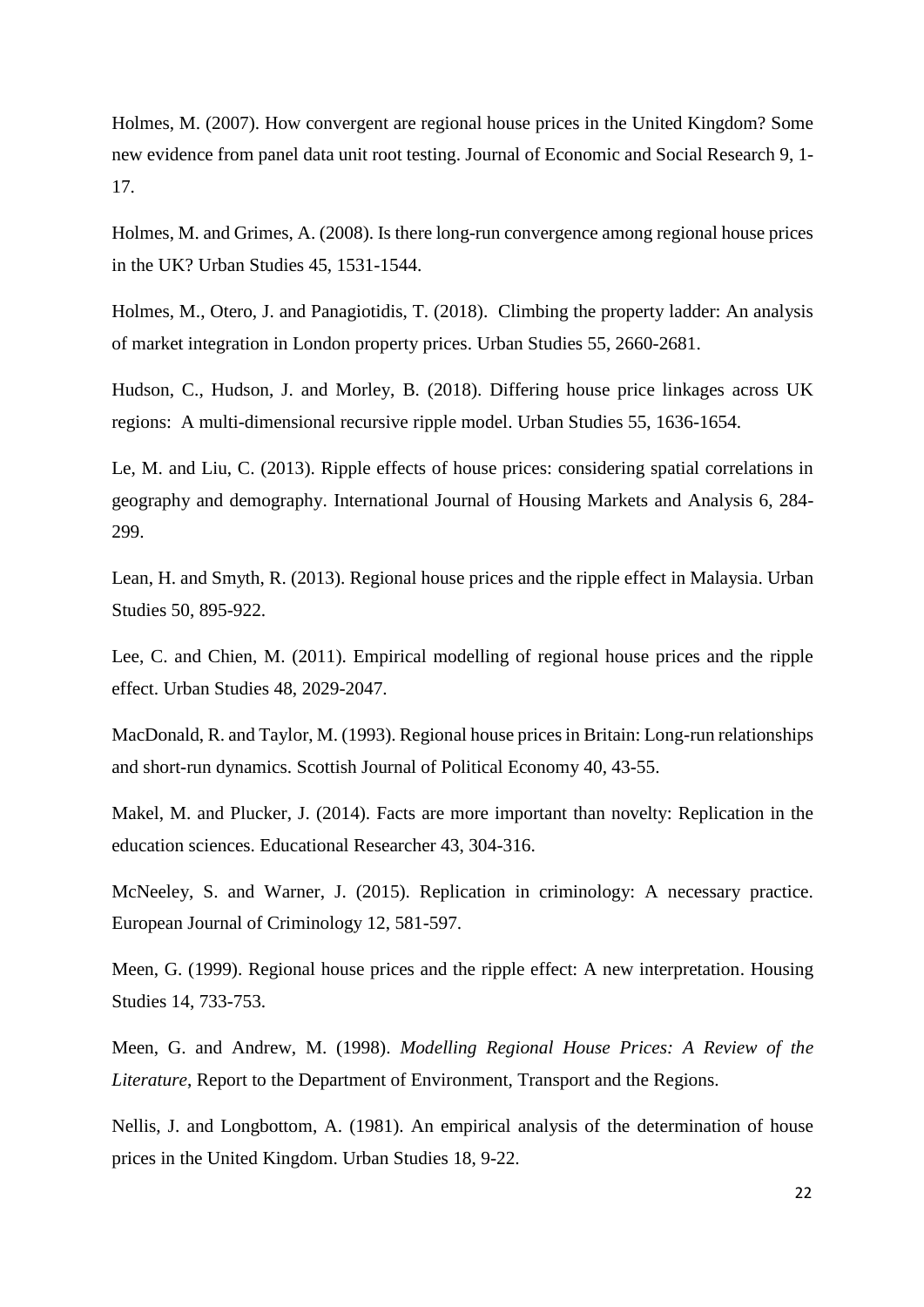Nemenyi, P. (1963). *Distribution-free Multiple Comparisons*. PhD thesis, Princeton University.

Nygaard, C. and Meen, G. (2016). The distribution of London residential property prices and the role of spatial lock-in. Urban Studies 50, 2535-2552.

Open Science Collaboration (2015). Estimating the reproducibility of psychological science. Science 349.

Pesaran, M. (2007). A pair-wise approach to testing for output and growth convergence. Journal of Econometrics 138, 312-355.

Peterson, W., Holly, S. and Gaudoin, P. (2002). *Further Work on an Economic Model of the Demand for Social Housing*. Report to the Department of the Environment, Transport and Regions.

Phillips P. and Sul D. (2007). Transition modeling and econometric convergence tests. *Econometrica* 75, 1771–1855.

Quah, D. (1993). Galton's fallacy and the convergence hypothesis. Scandinavian Journal of Economics 95, 427–443.

Shiller, R. and Perron, P. (1985). Testing the random walk hypothesis: power versus frequency of observations. Economics Letters 18, 381-386.

Slater, T. (2009). Missing Marcuse: On gentrification and displacement, City 13, 292-311.

Sukhtankar, S. (2017). Replications in Development Economics. American Economic Review 107, 32-36.

Winfree, J. (2010). Issues with replicating results in sports Economics. Journal of Sports Economics 11, 48-59.

Zhang, L., Hui, E. and Wen, H. (2017). The regional house prices in China: Ripple effect or differentiation. Habitat International 67, 118-128.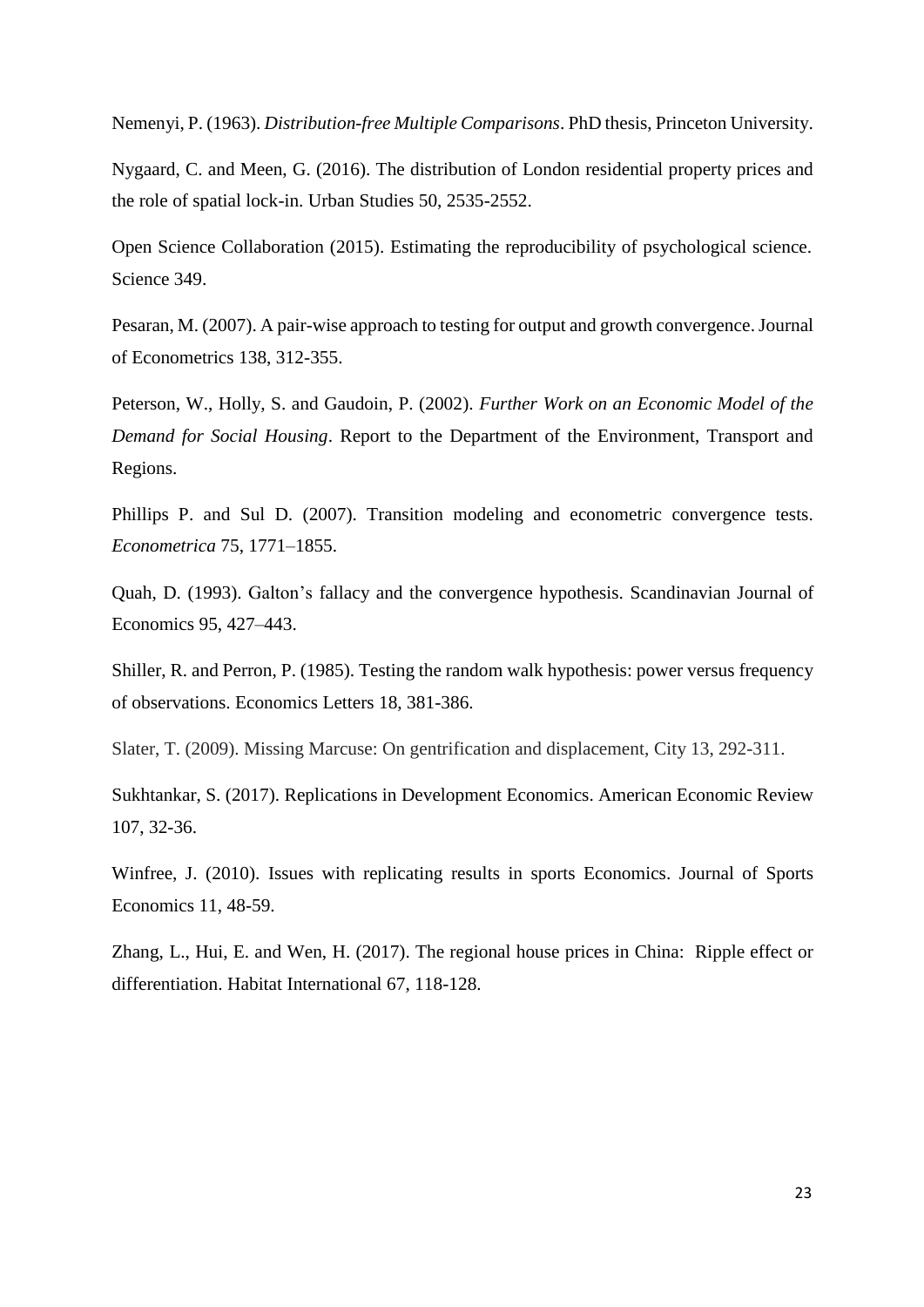| Borough                     | <b>House Prices</b> | <b>Changes in House Prices</b> |
|-----------------------------|---------------------|--------------------------------|
| Kensington & Chelsea        | 32.00               | 25.33                          |
| Westminster                 | 31.00               | 27.38                          |
| Camden                      | 29.73               | 22.52                          |
| Hammersmith & Fulham        | 29.18               | 23.81                          |
| <b>Richmond upon Thames</b> | 27.77               | 20.57                          |
| Islington                   | 26.77               | 21.90                          |
| Wandsworth                  | 26.36               | 22.86                          |
| <b>Barnet</b>               | 23.95               | 15.86                          |
| Kingston upon Thames        | 21.50               | 15.48                          |
| <b>Tower Hamlets</b>        | 21.36               | 17.19                          |
| Southwark                   | 21.00               | 19.52                          |
| Harrow                      | 19.82               | 15.24                          |
| Lambeth                     | 19.73               | 18.90                          |
| Ealing                      | 19.05               | 16.90                          |
| <b>Brent</b>                | 17.86               | 16.33                          |
| Merton                      | 16.95               | 15.38                          |
| Hackney                     | 16.86               | 19.29                          |
| <b>Bromley</b>              | 15.95               | 13.62                          |
| Haringey                    | 15.64               | 17.43                          |
| Hounslow                    | 13.05               | 12.81                          |
| Redbridge                   | 11.68               | 13.71                          |
| Hillingdon                  | 11.59               | 12.43                          |
| Enfield                     | 8.68                | 11.76                          |
| Sutton                      | 8.09                | 10.24                          |
| Greenwich                   | 7.23                | 12.52                          |
| <b>Waltham Forest</b>       | 6.82                | 14.67                          |
| Lewisham                    | 5.82                | 12.95                          |
| Havering                    | 5.45                | 9.29                           |
| Croydon                     | 5.05                | 11.29                          |
| Newham                      | 4.05                | 13.43                          |
| Bexley                      | 3.14                | 9.05                           |
| Barking & Dagenham          | 1.05                | 7.86                           |

**Table One: Mean Rankings for House Prices and Changes in House Prices**

*Notes:* The above figures represent average rankings across the full sample for the house prices and changes in house prices.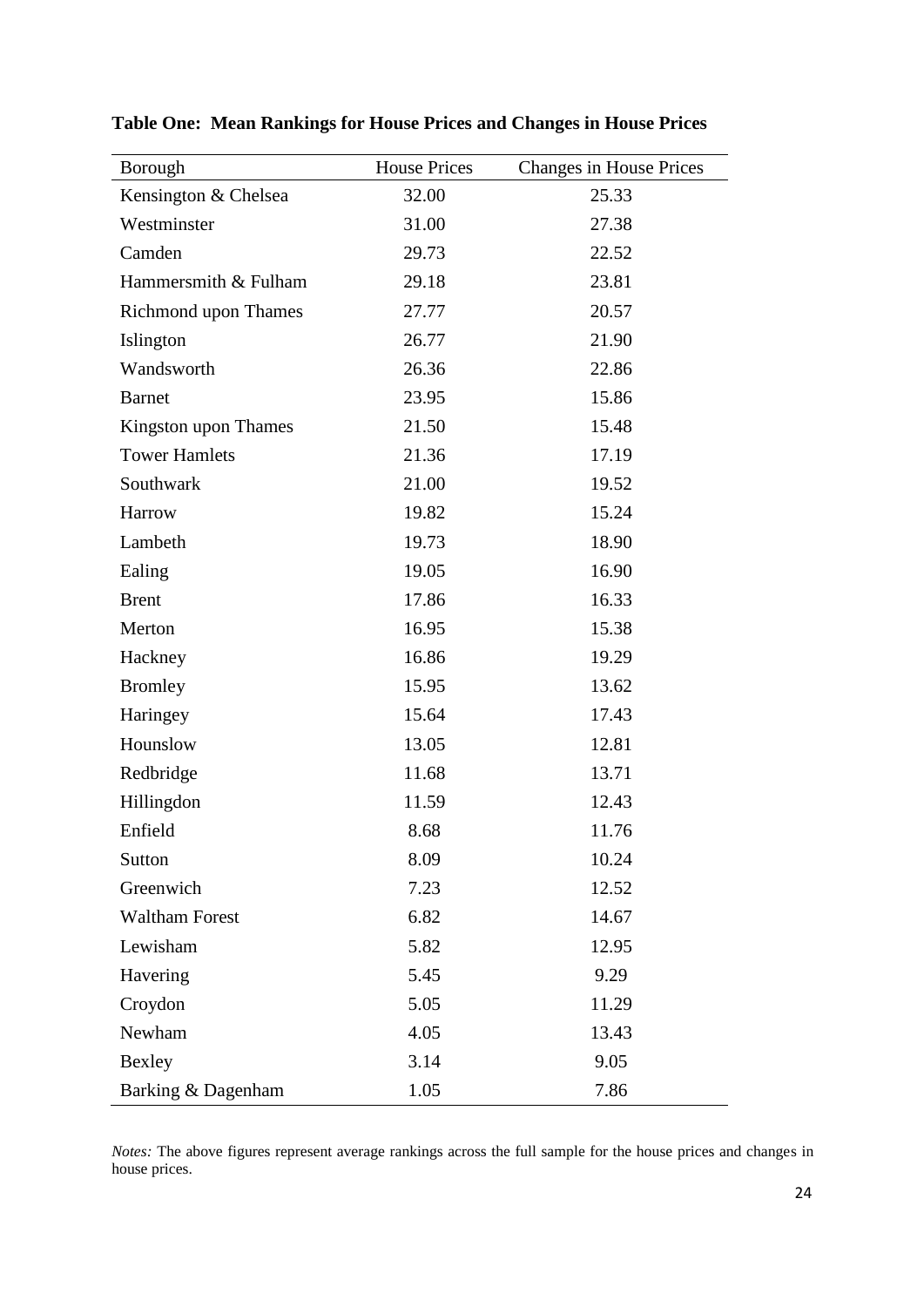# **Table Two: Joint rejections under the Nemenyi Test**

| Borough                     | <b>House Prices</b>                                                                                                                                   |
|-----------------------------|-------------------------------------------------------------------------------------------------------------------------------------------------------|
|                             |                                                                                                                                                       |
| Barking & Dagenham (10H)    | Camden, Hackney, Hammersmith & Fulham, Islington, Kensington & Chelsea, Lambeth, Richmond upon Thames,<br>Southwark, Wandsworth, City of Westminster. |
| Barnet $(0)$                | None.                                                                                                                                                 |
| Bexley (7H)                 | Camden, Hammersmith & Fulham, Islington, Kensington & Chelsea, Richmond upon Thames, Wandsworth, City of<br>Westminster.                              |
| Brent $(0)$                 | None                                                                                                                                                  |
| Bromley (2H)                | Kensington and Chelsea, City of Westminster.                                                                                                          |
| Camden (4L)                 | Barking & Dagenham, Bexley, Havering, Sutton.                                                                                                         |
| Croydon(5H)                 | Camden, Hammersmith & Fulham, Kensington & Chelsea, Wandsworth, City of Westminster.                                                                  |
| Ealing $(0)$                | None                                                                                                                                                  |
| Enfield (3H)                | Hammersmith & Fulham, Kensington & Chelsea, City of Westminster.                                                                                      |
| Greenwich (3H)              | Hammersmith & Fulham, Kensington & Chelsea, City of Westminster.                                                                                      |
| Hackney (1L)                | Barking & Dagenham.                                                                                                                                   |
| Hammersmith $&$ Fulham (8L) | Barking & Dagenham, Bexley, Croydon, Enfield, Greenwich, Havering, Hillingdon, Sutton.                                                                |
| Haringey (0)                | None.                                                                                                                                                 |
| Harrow (1H)                 | City of Westminster                                                                                                                                   |
| Havering (7H)               | Camden, Hammersmith & Fulham, Islington, Kensington & Chelsea, Lambeth, Wandsworth, City of Westminster.                                              |
| Hillingdon (3H)             | Hammersmith & Fulham, Kensington & Chelsea, City of Westminster.                                                                                      |
| Hounslow (2H)               | Kensington & Chelsea, City of Westminster.                                                                                                            |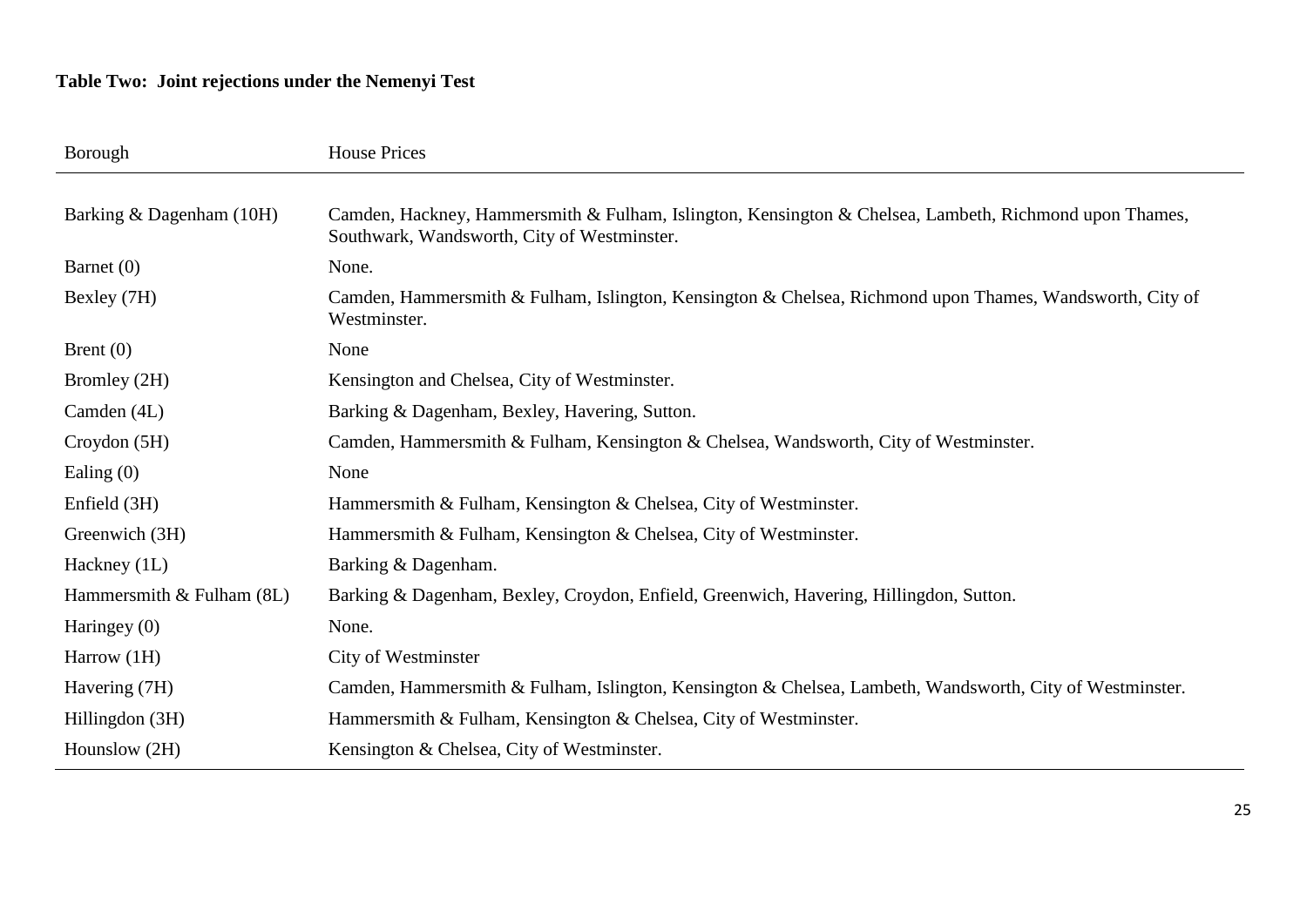# **Table Two (continued): Joint rejections under the Nemenyi Test**

| Borough                      | <b>House Prices</b>                                                                                                                                                       |
|------------------------------|---------------------------------------------------------------------------------------------------------------------------------------------------------------------------|
|                              |                                                                                                                                                                           |
| Islington (4L)               | Barking & Dagenham, Bexley, Havering, Sutton.                                                                                                                             |
| Kensington & Chelsea $(13L)$ | Barking & Dagenham, Bexley, Bromley, Croydon, Enfield, Greenwich, Harrow, Havering, Hillingdon, Hounslow,<br>Lewisham, Newham, Redbridge, Sutton.                         |
| Kingston upon Thames $(0)$   | None                                                                                                                                                                      |
| Lambeth $(1L)$               | Bexley.                                                                                                                                                                   |
| Lewisham $(2H)$              | Kensington & Chelsea, City of Westminster.                                                                                                                                |
| Merton $(1H)$                | Westminster.                                                                                                                                                              |
| Newham $(2H)$                | Kensington & Chelsea, City of Westminster.                                                                                                                                |
| Redbridge (2H)               | Kensington & Chelsea, City of Westminster.                                                                                                                                |
| Richmond upon Thames (3L)    | Barking & Dagenham, Bexley, Havering.                                                                                                                                     |
| Southwark (1L)               | Barking & Dagenham.                                                                                                                                                       |
| Sutton $(6H)$                | Camden, Hammersmith & Fulham, Islington, Kensington & Chelsea, Wandsworth, City of Westminster.                                                                           |
| Tower Hamlets (0)            | None                                                                                                                                                                      |
| Waltham Forest (1H)          | City of Westminster.                                                                                                                                                      |
| Wandsworth (5L)              | Barking & Dagenham, Bexley, Croydon, Havering, Sutton.                                                                                                                    |
| City of Westminster (16L)    | Barking & Dagenham, Bexley, Bromley, Croydon, Enfield, Greenwich, Harrow, Havering, Hillingdon, Hounslow,<br>Lewisham, Merton, Newham, Redbridge, Sutton, Waltham Forest. |

*Notes:* The figures in parentheses denote the number of boroughs for which the Nemenyi test rejects the null for both house prices and their changes, with L/H denoting whether these boroughs are lower/higher in the ranking distribution. For example, 'City of Westminster (16L)' denotes that the null of equal population means of both prices and changes in prices is rejected for Westminster in comparison with 16 boroughs which have lower rankings.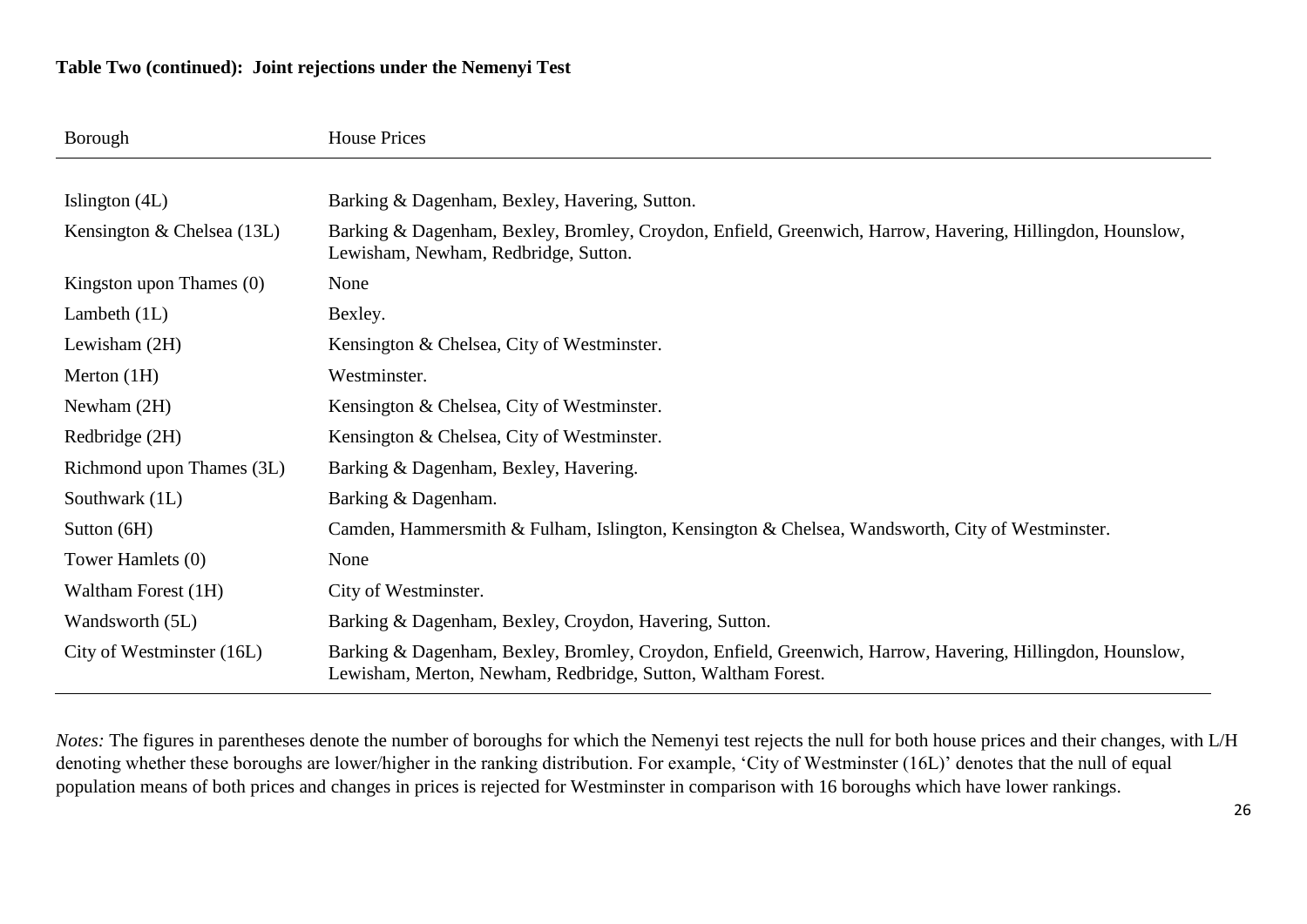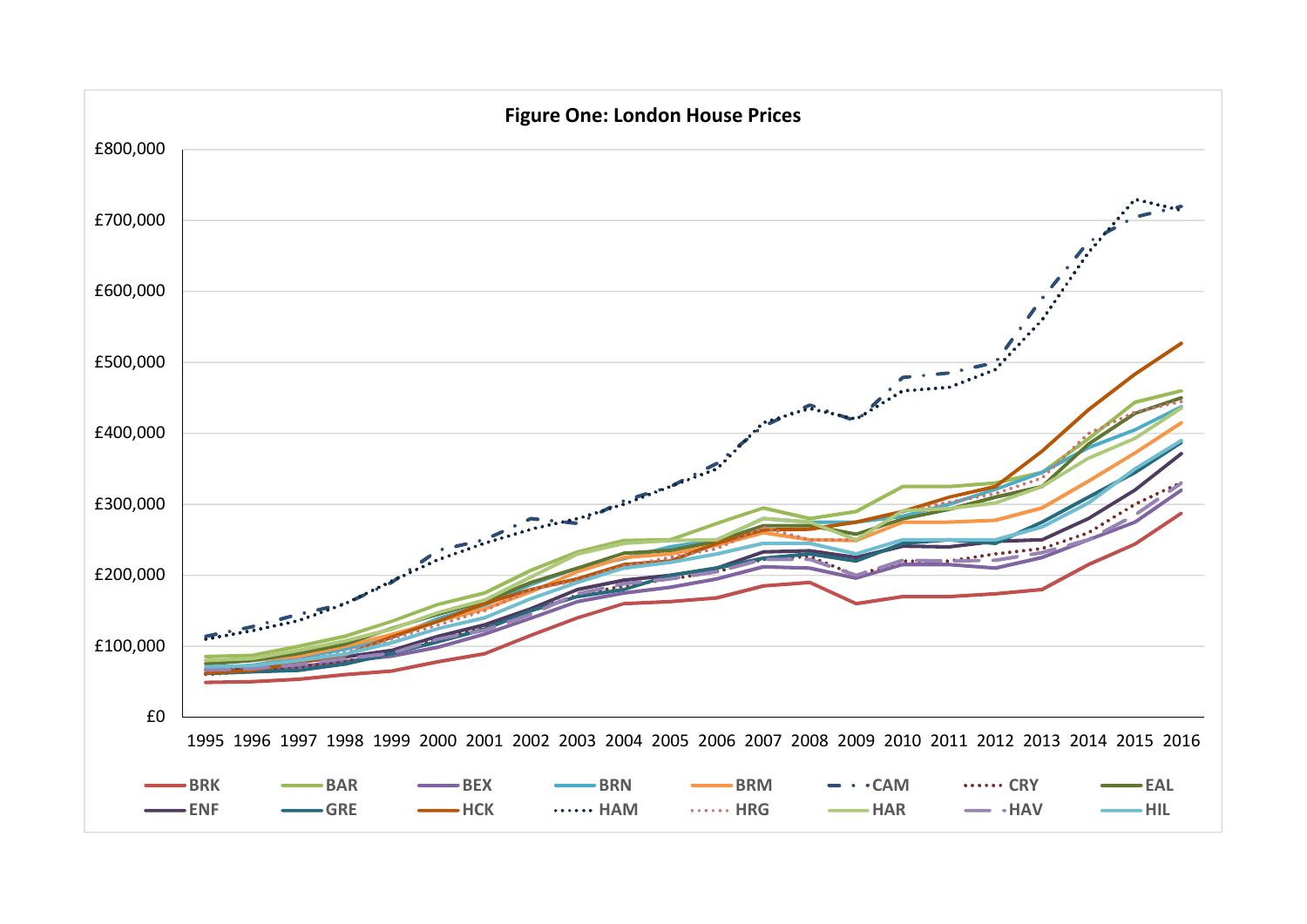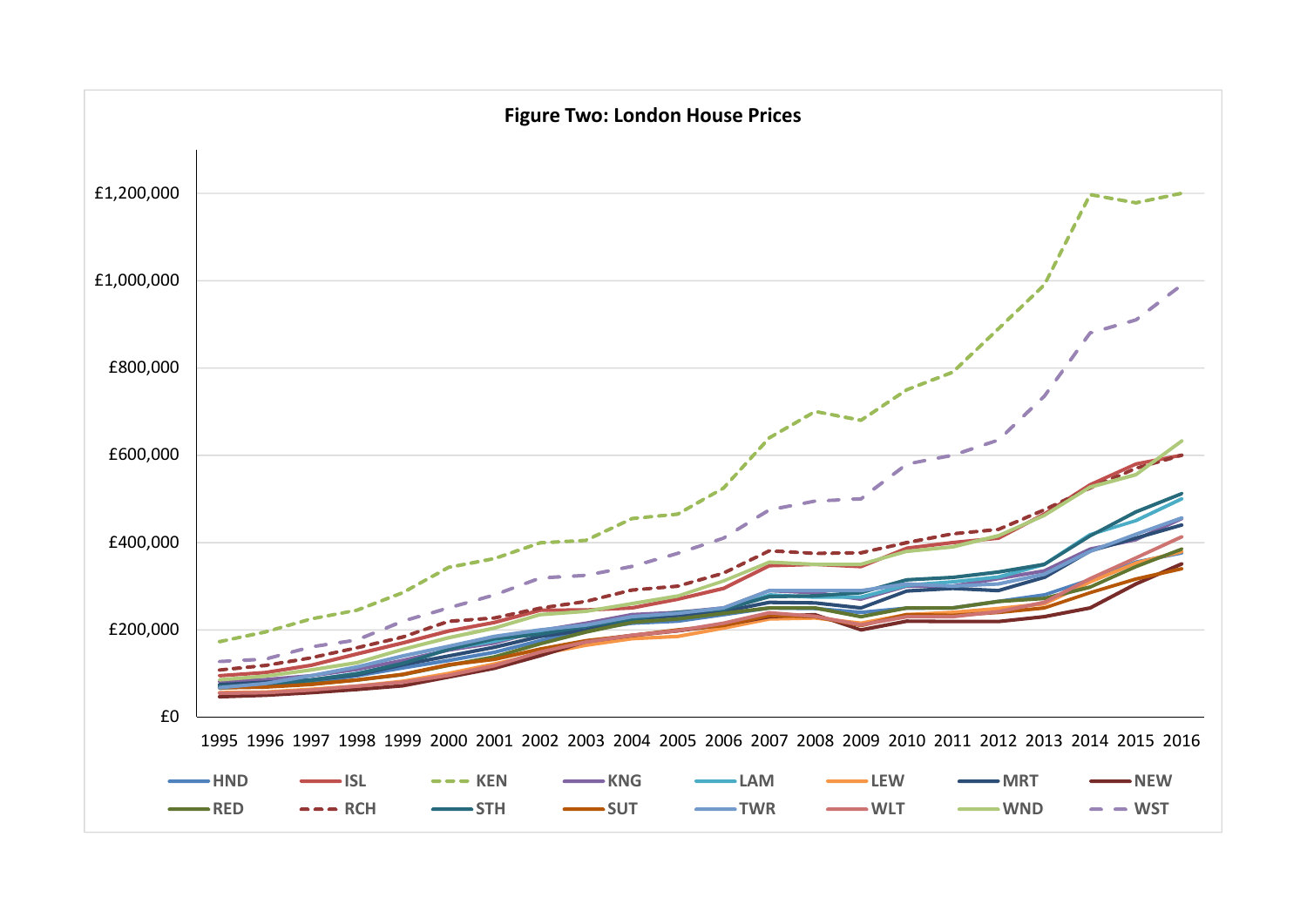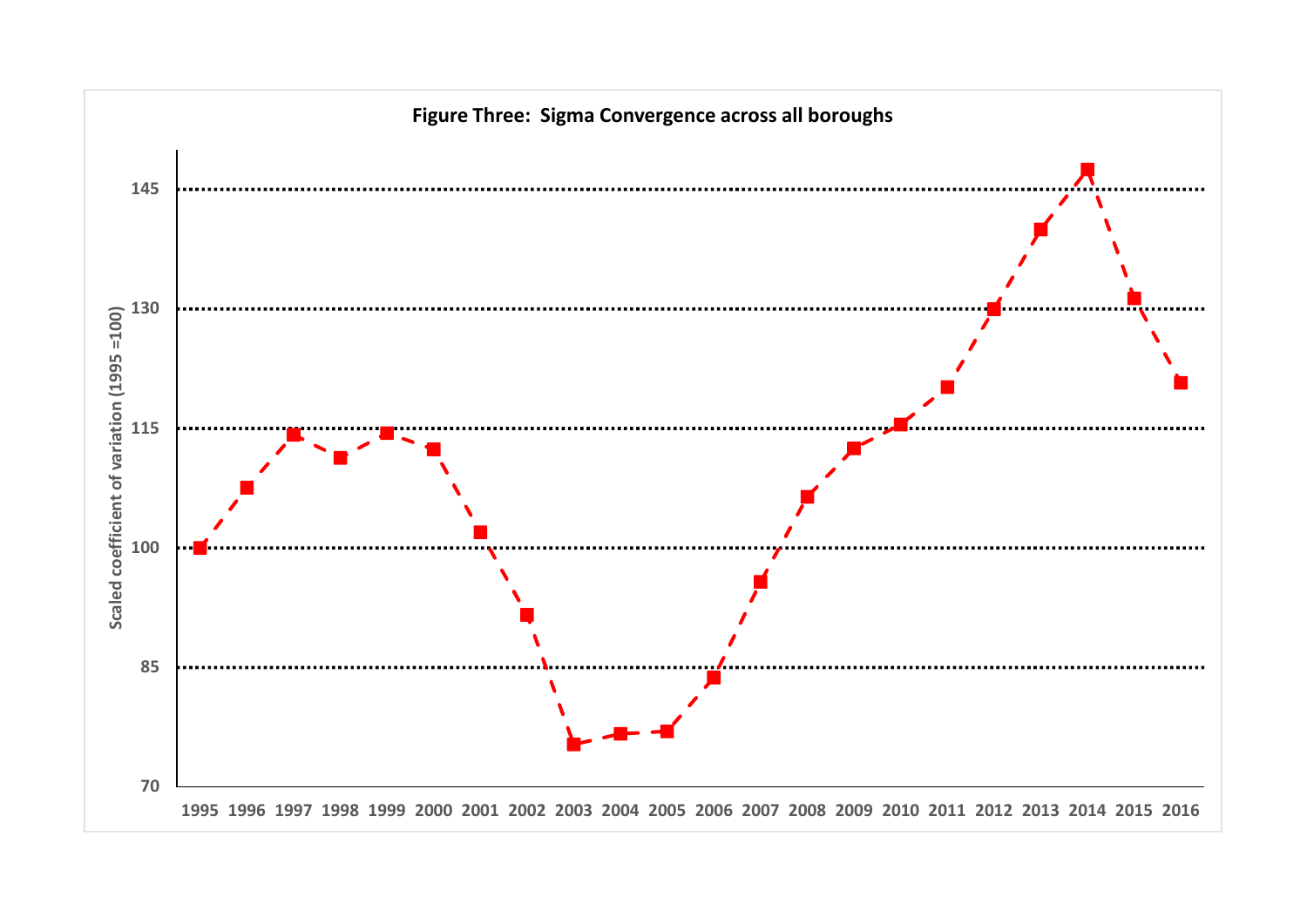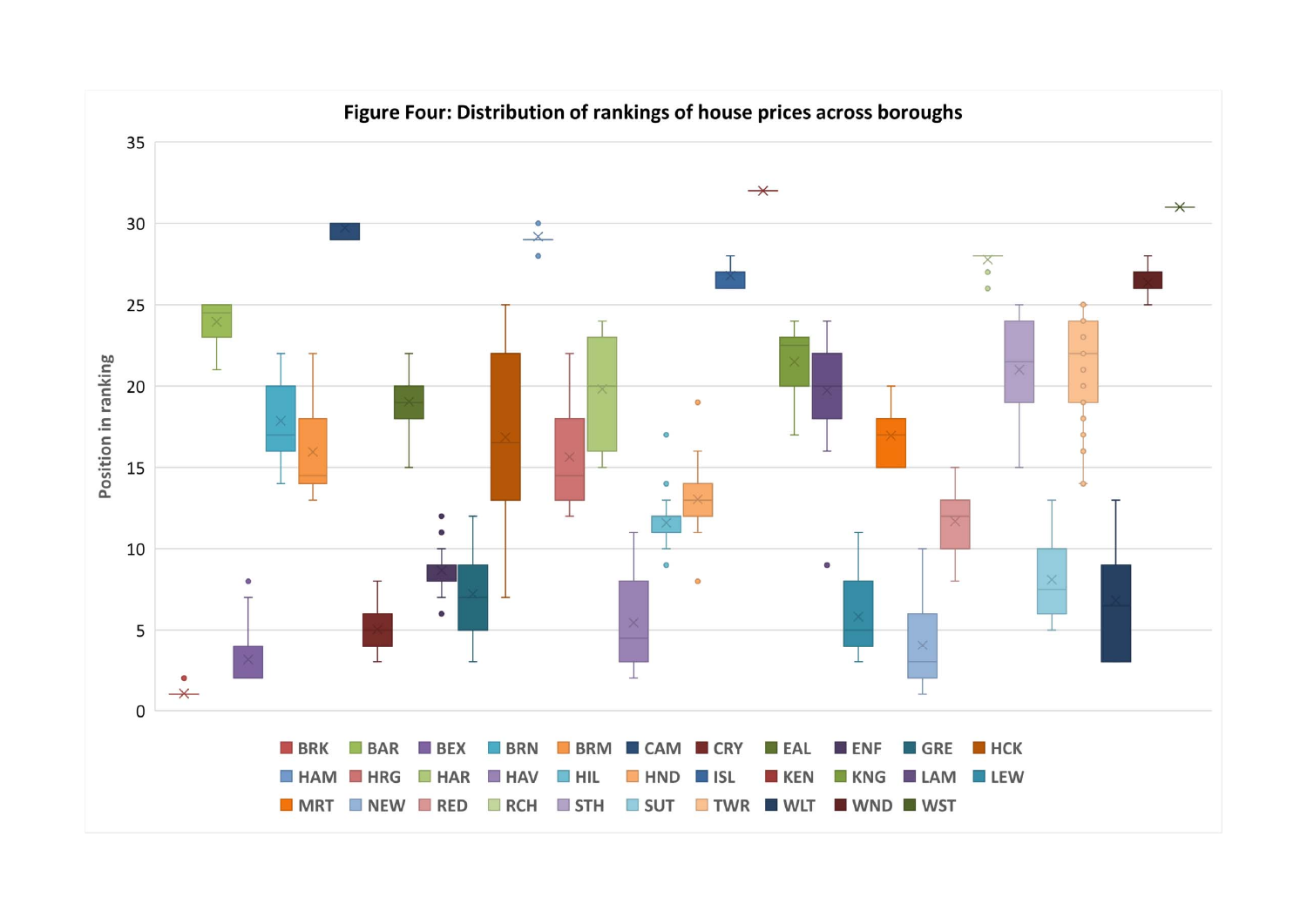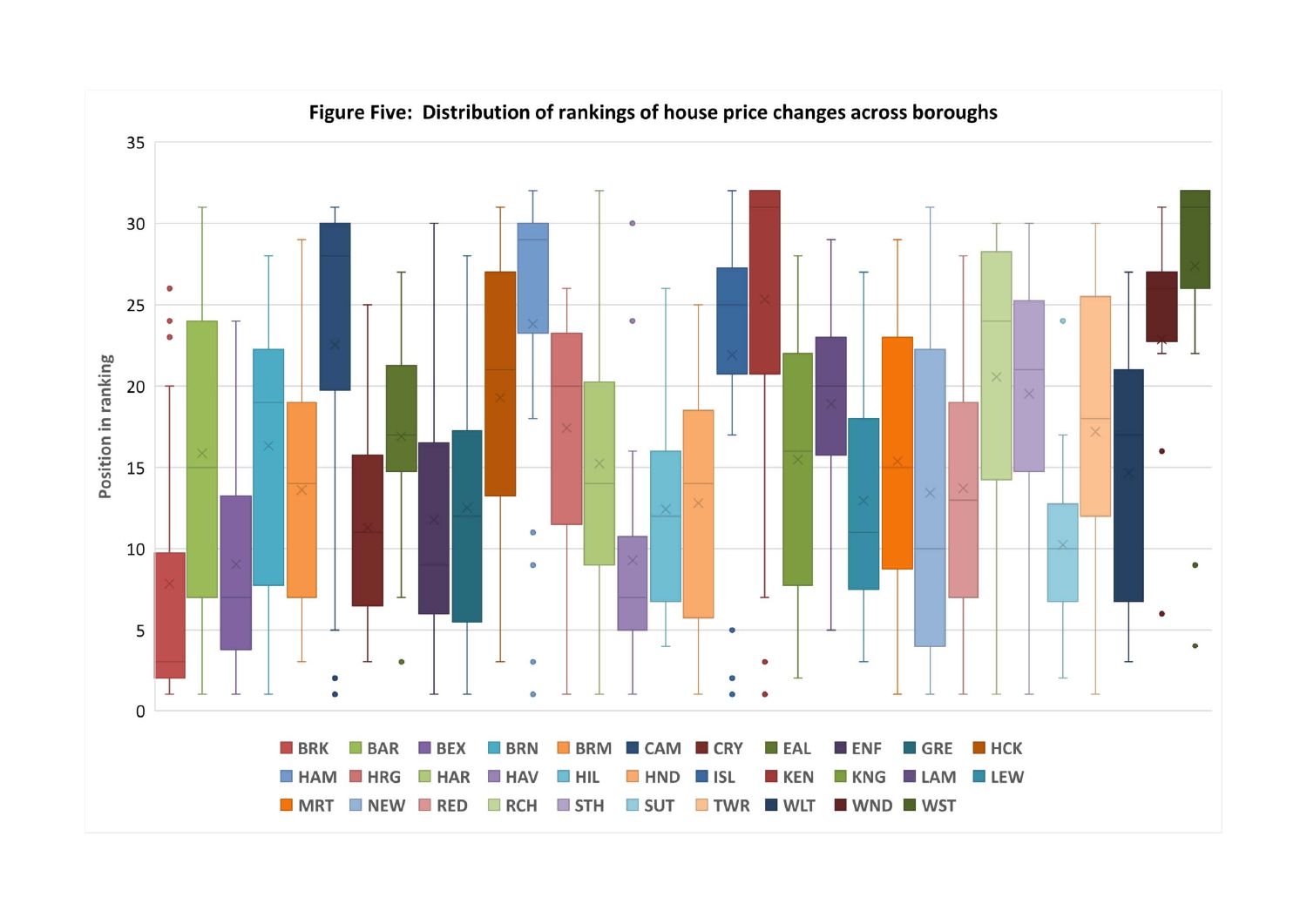